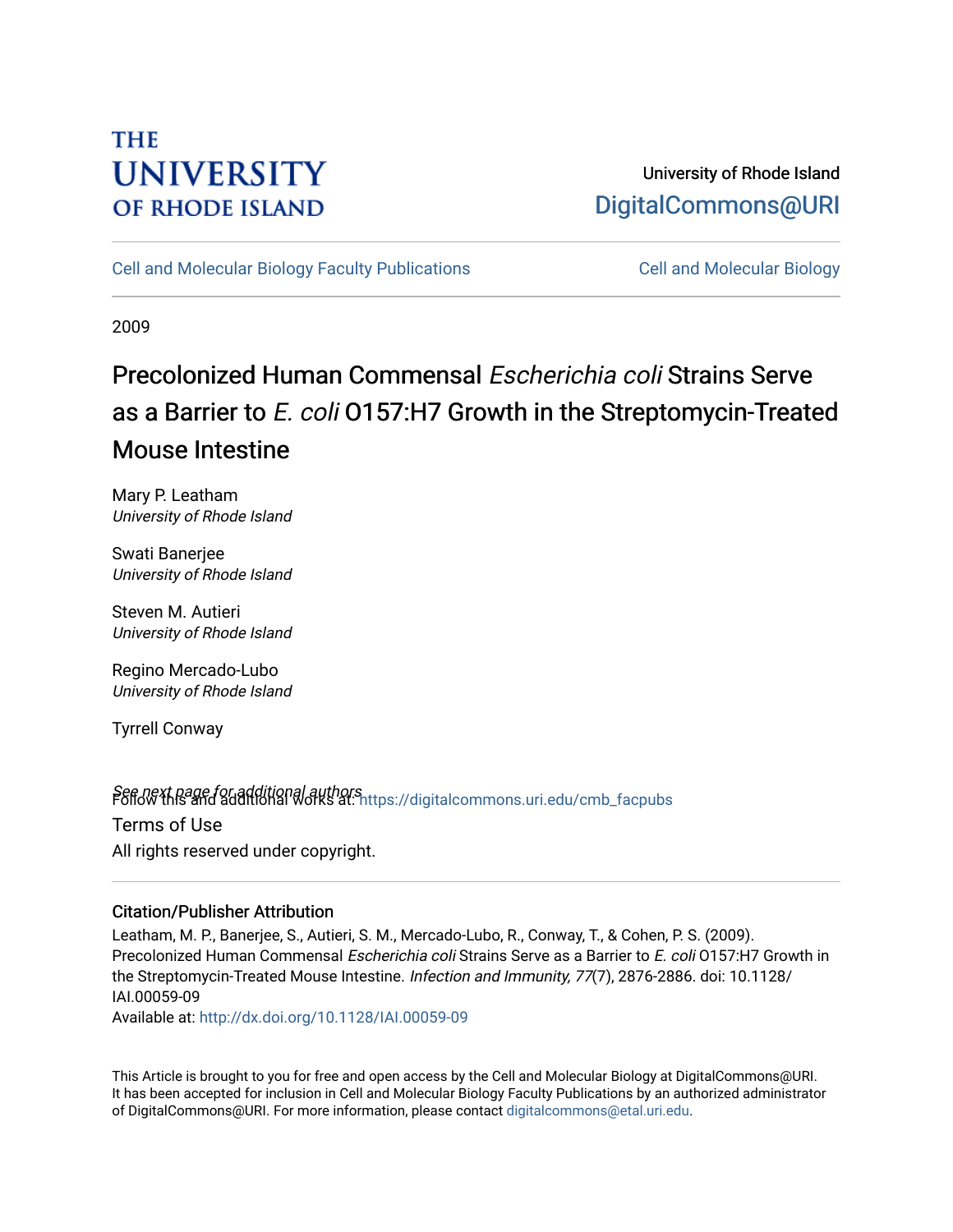### Authors

Mary P. Leatham, Swati Banerjee, Steven M. Autieri, Regino Mercado-Lubo, Tyrrell Conway, and Paul S. Cohen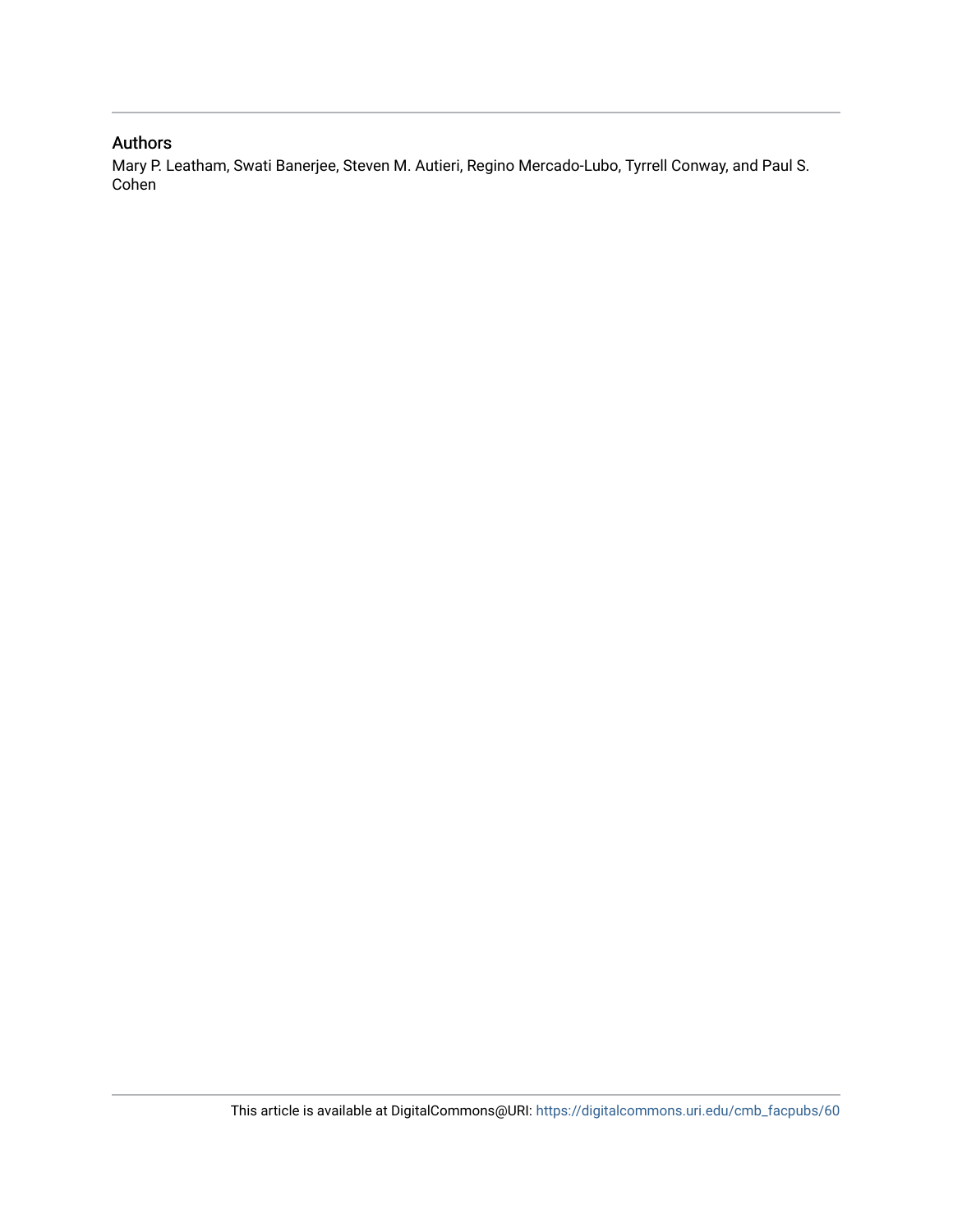## Precolonized Human Commensal *Escherichia coli* Strains Serve as a Barrier to *E. coli* O157:H7 Growth in the Streptomycin-Treated Mouse Intestine $\nabla$

Mary P. Leatham,<sup>1</sup> Swati Banerjee,<sup>1</sup> Steven M. Autieri,<sup>1</sup> Regino Mercado-Lubo,<sup>1</sup> Tyrrell Conway,<sup>2</sup> and Paul S. Cohen<sup>1\*</sup>

*Department of Cell and Molecular Biology, University of Rhode Island, Kingston, Rhode Island 02881,*<sup>1</sup> *and Department of Botany and Microbiology, University of Oklahoma, Norman, Oklahoma 73019*<sup>2</sup>

Received 16 January 2009/Returned for modification 25 February 2009/Accepted 3 April 2009

**Different** *Escherichia coli* **strains generally have the same metabolic capacity for growth on sugars in vitro, but they appear to use different sugars in the streptomycin-treated mouse intestine (Fabich et al., Infect. Immun. 76:1143–1152, 2008). Here, mice were precolonized with any of three human commensal strains (***E. coli* **MG1655,** *E. coli* **HS, or** *E. coli* **Nissle 1917) and 10 days later were fed 105 CFU of the same strains. While each precolonized strain nearly eliminated its isogenic strain, confirming that colonization resistance can be modeled in mice, each allowed growth of the other commensal strains to higher numbers, consistent with different commensal** *E. coli* **strains using different nutrients in the intestine. Mice were also precolonized with any of five commensal** *E. coli* **strains for 10 days and then were fed 105 CFU of** *E. coli* **EDL933, an O157:H7 pathogen.** *E. coli* **Nissle 1917 and** *E. coli* **EFC1 limited growth of** *E. coli* **EDL933 in the intestine (103 to 104 CFU/gram of feces), whereas** *E. coli* **MG1655,** *E. coli* **HS, and** *E. coli* **EFC2 allowed growth to higher numbers (106 to 107 CFU/gram of feces). Importantly, when** *E. coli* **EDL933 was fed to mice previously co-colonized with three** *E. coli* **strains (MG1655, HS, and Nissle 1917), it was eliminated from the intestine (<10 CFU/gram of feces). These results confirm that commensal** *E. coli* **strains can provide a barrier to infection and suggest that it may be possible to construct** *E. coli* **probiotic strains that prevent growth of pathogenic** *E. coli* **strains in the intestine.**

When a bacterial species indefinitely persists in stable numbers in the intestine of an animal, without repeated introduction of the bacterium to that animal, the animal's intestine is said to be colonized with that bacterium. The mammalian intestine is colonized with thousands of species (50), collectively known as the indigenous intestinal microbiota. Once established, the intestinal microbiota is quite stable, and most invading microorganisms fail to colonize. This phenomenon, referred to as colonization resistance (60), can be explained in part by a lag phase caused by both short-chain fatty acids and hydrogen sulfide, which are metabolic end products of the metabolism of the indigenous microbiota (22, 31). Thus, if the numbers of an invading bacterium are small, they may be completely eliminated from the intestine before exiting the lag phase. However, even when the numbers of an invading bacterial species are large, the complete intestinal microbiota, in most instances, still prevents its establishment, suggesting that colonization resistance cannot be completely explained by an extended lag phase (21, 23, 60).

An analogy can be drawn between the mammalian intestine and a chemostat (23, 38). Two different microorganisms cannot coexist in a chemostat when competing for a single limiting nutrient; the one that utilizes that nutrient even slightly more

\* Corresponding author. Mailing address: Department of Cell and Molecular Biology, University of Rhode Island, Kingston, RI 02881. Phone: (401) 874-5920. Fax: (401) 874-2202. E-mail: pco1697u@mail

efficiently will eventually outcompete the other (18). However, if two microorganisms utilize different growth-limiting nutrients in a chemostat, they can coexist and maintain stable populations (18, 58). Work with continuous-flow cultures in chemostats designed to mimic the intestine (21, 23) led to the theory that being physically attached to the intestinal wall allows a bacterial species to remain in the intestine despite growing at a rate lower than the washout rate from the intestine. Moreover, the theory predicts that two bacterial strains competing for the same limiting nutrient can coexist in the intestine if the metabolically less-efficient one is attached to the intestinal wall (23). In addition, the data obtained from continuous-flow cultures show that if an established bacterium and an invading one are equally fit to compete for the same limiting nutrient, the invading bacterium will be eliminated by the established bacterium if it is attached to the intestinal wall, because large wall populations can reduce the limiting nutrient concentration to the point that an invader will not be able to multiply in the lumen of the intestine at a rate fast enough to resist washout (19, 22). Thus, according to the theory, the mammalian intestine can be thought of as a chemostat in which thousands of species of bacteria are in equilibrium, many being physically attached to the host intestinal wall in large numbers, and all competing for resources from a mixture of limiting nutrients.

In support of the theory, when healthy human volunteers are fed *Escherichia coli* strains isolated from their own feces, those strains do not colonize (1). However, despite colonization resistance, there appears to be a continuous succession of com-

 $\sqrt[p]{}$  Published ahead of print on 13 April 2009.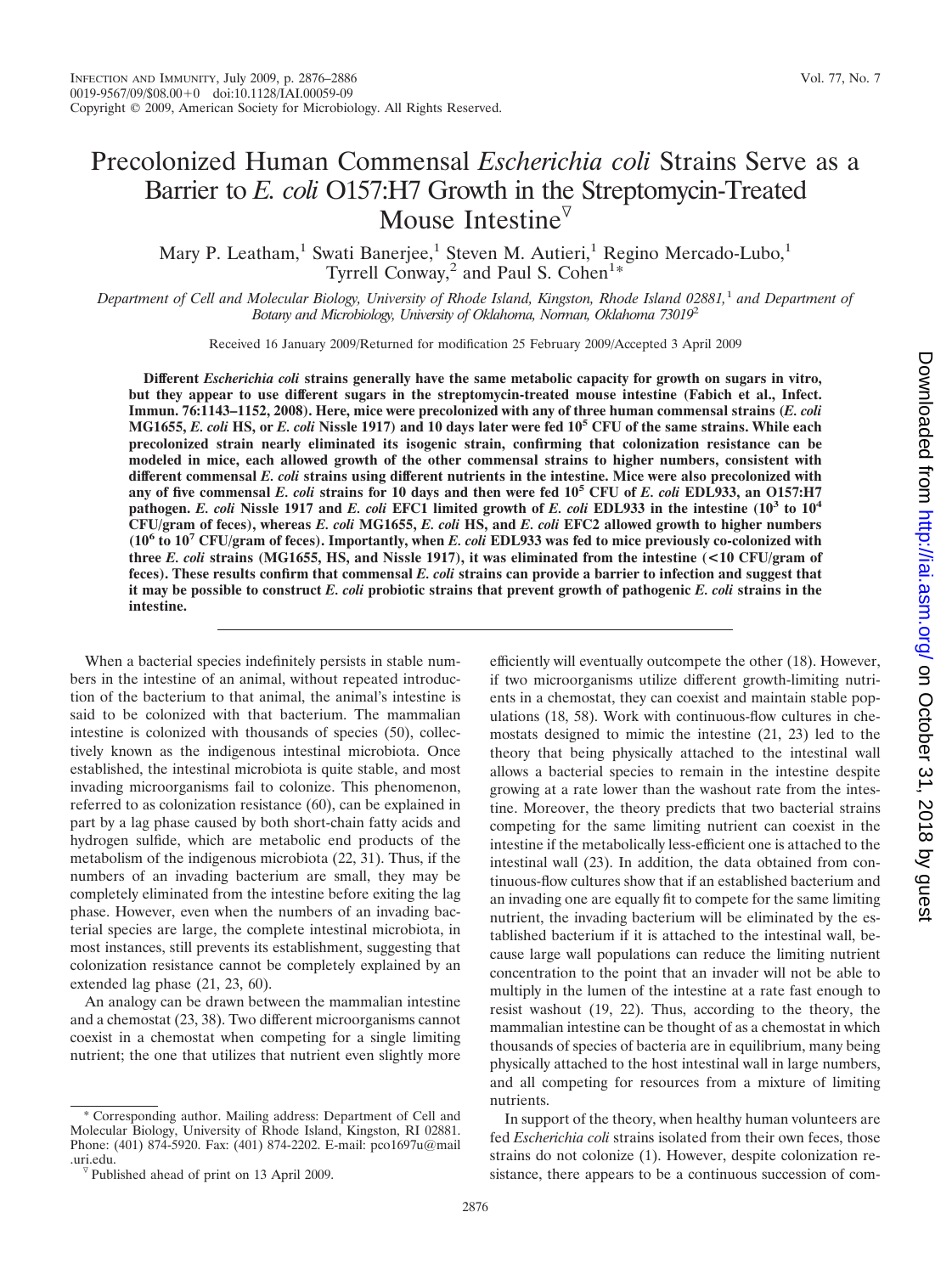| E. coli strain                                       | Genotype/phenotype                                                                                                         | Referred to in text as:                                                                   | Source/reference   |
|------------------------------------------------------|----------------------------------------------------------------------------------------------------------------------------|-------------------------------------------------------------------------------------------|--------------------|
| $MG1655$ ( $-IS1$ ) Str <sup>r</sup>                 | No IS1 element in the <i>flhDC</i> promoter; resistant to<br>streptomycin                                                  | MG1655 and MG1655<br>Str <sup>r</sup>                                                     | 26                 |
| $MG1655$ ( $-S1$ ) Str <sup>r</sup> Nal <sup>r</sup> | Spontaneous nalidixic acid-resistant mutant of MG1655<br>$(-ISI)$ Str <sup>r</sup>                                         | MG1655 and MG1655<br>Str <sup>r</sup> Nal <sup>r</sup>                                    | 26                 |
| <b>HS</b>                                            | Human commensal strain                                                                                                     | Not applicable                                                                            | James Nataro       |
| $HS$ $Strr$                                          | Spontaneous streptomycin-resistant mutant of HS                                                                            | HS and HS Str <sup>r</sup>                                                                | This study         |
| HS Str <sup>r</sup> Nal <sup>r</sup>                 | Spontaneous nalidixic acid-resistant mutant of HS Str <sup>r</sup>                                                         | HS and HS Str <sup>r</sup> Nal <sup>r</sup>                                               | This study         |
| Nissle 1917 Str <sup>r</sup>                         | Spontaneous streptomycin-resistant mutant of Nissle<br>1917                                                                | Not applicable                                                                            | 3                  |
| Nissle 1917 Str <sup>r</sup> Nal <sup>r</sup>        | Spontaneous nalidixic acid-resistant mutant of Nissle<br>$1917$ Str <sup>r</sup>                                           | Nissle 1917 and Nissle<br>1917 Str <sup>r</sup> Nal <sup>r</sup>                          | 3                  |
| Nissle 1917 Str <sup>r</sup> AlacZ::cat              | Mutant of Nissle 1917 $Strr$ , unable to make $\beta$ -<br>galactosidase, resistant to streptomycin and<br>chloramphenicol | Nissle 1917 $\Delta$ lacZ and<br>Nissle $1917$ Str <sup>r</sup><br>$\Delta$ lac $Z$ ::cat | This study         |
| EFC1                                                 | Human commensal strain                                                                                                     | Not applicable                                                                            | Michael Donnenberg |
| $EFC1$ $Strr$                                        | Spontaneous streptomycin-resistant mutant of EFC1                                                                          | EFC1 and EFC1 Str <sup>r</sup>                                                            | This study         |
| EFC <sub>2</sub>                                     | Human commensal strain                                                                                                     | Not applicable                                                                            | Michael Donnenberg |
| EFC2 Str <sup>r</sup>                                | Spontaneous streptomycin-resistant mutant of EFC2                                                                          | EFC2 and EFC2 Str <sup>r</sup>                                                            | This study         |
| F-18 Str <sup>r</sup> Nal <sup>r</sup>               | Spontaneous streptomycin and nalidixic acid-resistant<br>mutant of F-18                                                    | $F-18$                                                                                    | 11                 |

TABLE 1. Bacterial strains

mensal *E. coli* strains in the mammalian intestine. In fact, an average of five different *E. coli* strains can be found at any one time in the feces of individual humans (2). Some strains are present for months to years, while others persist only transiently, i.e., for a few days. It therefore appears that, for commensal *E. coli* strains, while colonization resistance is a powerful mechanism, it is not completely effective. As such, it is therefore possible that pathogenic *E. coli* strains take advantage of incomplete colonization resistance among commensal *E. coli* strains to initiate infection of the human intestine.

Why is colonization resistance incomplete for commensal *E. coli* strains in the human intestine? One possibility is that there are different epithelial cell receptors for different *E. coli* strains, thereby allowing an invading commensal strain to resist washout by first binding to the epithelium and then competing with an established strain for the same limiting nutrient(s). However, when the location of the human commensal strain *E. coli* MG1655 was examined in the streptomycin-treated mouse large intestine using in situ hybridization with species-specific rRNA probes (51), it was found that *E. coli* MG1655 was not associated with the intestinal epithelium (46) but was dispersed as either single cells or dividing doublets in the mucus layer, which overlays the epithelium and turns over about every 2 h (52). The same was true of the rat commensal strain *E. coli* BJ4 (51). Therefore, if incomplete colonization resistance among different commensal *E. coli* strains also occurs in the mouse intestine, it is not likely due to adhesion of the strains to different receptors on the intestinal epithelium.

Incomplete colonization resistance could be explained nutritionally if different *E. coli* strains were to use different nutrients for growth in the intestine. Indeed, we recently reported that the human commensal *E. coli* MG1655 and the human enterohemorrhagic *E. coli* EDL933 do not use all the same sugars for growth when each is the only *E. coli* strain in the streptomycin-treated mouse intestine, despite being able to use them all for growth in vitro (17). We found that *E. coli* EDL933 and *E. coli* MG1655 both use L-arabinose, L-fucose, D-maltose, and *N*-acetyl-D-glucosamine in the mouse intestine, but *E. coli*

EDL933 uses three sugars not used by *E. coli* MG1655 (D-galactose, D-mannose, and D-ribose), whereas *E. coli* MG1655 uses two sugars not used by *E. coli* EDL933 (sialic acid and D-gluconate) (17). Moreover, different *E. coli* commensals using different nutrients in the mouse intestine was shown by the fact that, although the human commensal strains *E. coli* MG1655 and *E. coli* Nissle 1917 both use Larabinose and L-fucose in the mouse intestine, *E. coli* Nissle 1917 also uses D-mannose, which is not used by *E. coli* MG1655 (13).

Clearly, the finding that different commensal *E. coli* strains use different nutrients for growth in the mouse intestine is consistent with incomplete colonization resistance among different commensal *E. coli* strains in the human intestine. However, whether the streptomycin-treated mouse intestine displays incomplete colonization resistance among different *E. coli* strains has not been examined. In the present study, we show that in this regard the mouse intestine mimics the human intestine, i.e., when the streptomycin-treated mouse intestine is precolonized with a commensal *E. coli* strain, it displays colonization resistance against invasion by the same strain but allows the growth of different commensal *E. coli* strains from low to high numbers. Moreover, we show that although several different human commensal *E. coli* strains individually display incomplete colonization resistance against *E. coli* EDL933 (an O157:H7 strain) to various degrees, simultaneous precolonization of the streptomycin-treated mouse intestine with three different commensal *E. coli* strains results in a completely effective barrier to subsequent *E. coli* EDL933 invasion.

#### **MATERIALS AND METHODS**

**Bacterial strains.** Bacterial strains used in this study are listed in Table 1. The original *E. coli* strain K-12 was obtained from a stool sample from a convalescing diphtheria patient in Palo Alto, CA, in 1922 (4). The sequenced *E. coli* MG1655 strain (CGSC 7740) was derived from the original K-12 strain, having only been cured of the temperate bacteriophage lambda and the F plasmid by means of UV light and acridine orange (4). It has an IS*1* element in the *flhDC* promoter (6). The *E. coli* MG1655 strain used in the present investigation is the sequenced MG1655 strain, but lacking the IS*1* element in the *flhDC* promoter (Table 1)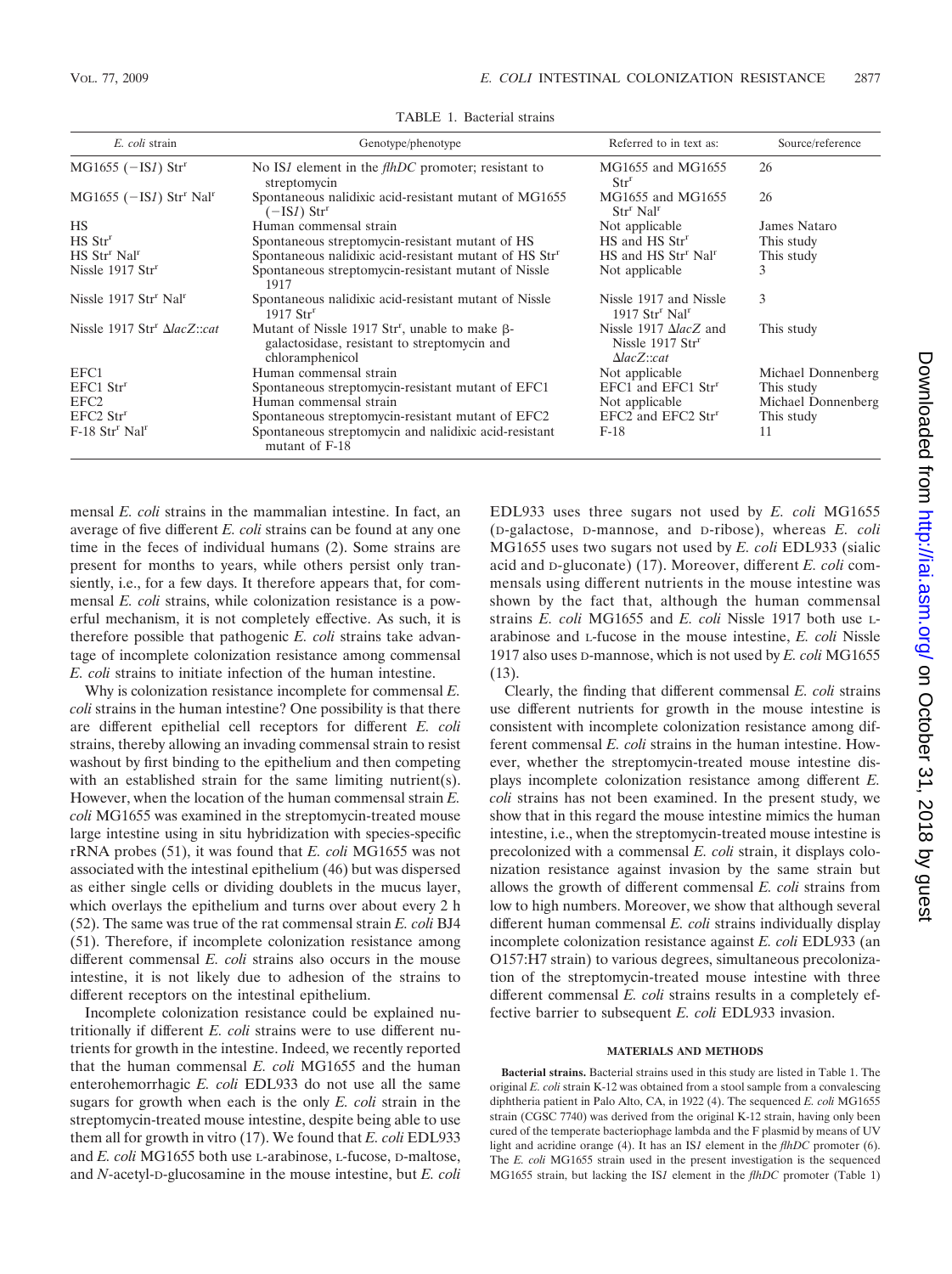(26). *E. coli* HS is a human commensal strain isolated from a laboratory scientist at the Walter Reed Army Institute of Research (39). *E. coli* Nissle 1917 is a human commensal strain that has been used as a probiotic agent since the early 1920s (55), and *E. coli* EDL933 is an O157:H7 strain isolated from an outbreak caused by contaminated beef in 1982 (53). *E. coli* EFC1 and *E. coli* EFC2 were each isolated from the feces of a healthy human (45).

**Media and growth conditions.** LB broth Lennox (Difco Laboratories, Detroit, MI), LB agar Lennox (Difco), and MacConkey agar (Difco) were prepared according to the package instructions. SOC medium was prepared as described by Datsenko and Wanner (15). For colonization experiments, *E. coli* strains were grown overnight in LB broth Lennox from an inoculum of about 10<sup>6</sup> CFU/ml to about 10<sup>9</sup> CFU/ml. Cultures (10 ml) were incubated at 37°C with shaking in 125-ml tissue culture bottles. For testing the growth of strains in M9 minimal medium (43) containing lactose as the sole carbon and energy source, overnight cultures grown in LB broth Lennox were washed twice in M9 minimal medium (no carbon source),  $100 \mu l$  of the washed cultures was transferred to  $10 \text{ ml}$  of M9 minimal medium containing lactose (0.4%, wt/wt) (Bacto-Lactose [Difco]), and cultures were incubated at 37°C with shaking overnight in 125-ml tissue culture bottles. Growth was monitored spectrophotometrically  $(A_{600})$  using a Pharmacia Biotech Ultrospec 2000 UV/visible spectrophotometer.

**Construction and characterization of** *E. coli* **Nissle 1917 Str<sup>r</sup>** *lacZ***::***cat***.** *E. coli* Nissle 1917 Str<sup>r</sup> *lacZ*::*cat* was constructed by allelic exchange mutagenesis using a chloramphenicol cassette, as described by Datsenko and Wanner (15). Primers were designed by referring to the complete genome of *E. coli* MG1655 (6). The primers used to construct the mutants were as follows: forward, 5-ACATG TCTGACAATGGCAGATCCCAGCGGTCAAAACAGGCGGCAGTAAG GTGTAGGCTGGAGCTGCTTCG-3; and reverse, 5-TTTTACAACGTCG TGACTGGGAAAACCCTGGCGTTACCCAACTTAATCGCATATGAAT ATCCTCCTTAGT-3'. The construct was verified by PCR and sequencing. As expected, the *E. coli* Nissle 1917 Str<sup>r</sup>  $\Delta$ lacZ::*cat* mutant failed to grow in M9 minimal medium containing lactose (0.4%, wt/wt) as the sole carbon source. The 2,700-bp deletion in the *lacZ* gene begins 76 bp downstream of the *lacZ* start codon and ends 341 base pairs upstream of the TAA stop codon. The primers used for confirming the size of the deletion by sequencing were as follows: forward, 5'-ATTGTAACAGTGGCCCGAAG-3': and reverse, 5'-CGGATATC TCGGTAGTGGGA-3'. For sequencing, PCR products were purified with a Qiagen Qiaquick PCR purification kit, following the manufacturer's instructions. PCR products were submitted to the Rhode Island Genomics and Sequencing Center at the University of Rhode Island. After completion of the cycle sequencing, samples were purified with Agencourt's CleanSEQ SPRI reagent and separated on an Applied Biosystems 3130xl genetic analyzer (50-cm capillary array with POP7 polymer).

**Mouse colonization experiments.** Streptomycin-treated mice have been used since 1954 to overcome the colonization resistance encountered in conventional animals (8). In large part, colonization resistance is overcome in streptomycintreated mice by the loss of facultative anaerobes from the microbiota and by the observed decrease in the concentrations of short-chain fatty acids and hydrogen sulfide (32). The streptomycin-treated CD-1 mouse was used here to study the competition in the intestine between streptomycin-resistant, wild-type *E. coli* strains. Since the numbers of a strain of *E. coli* in mouse feces are a reflection of their numbers in the mouse large intestine (14, 36), fecal counts were used to judge the relative colonizing abilities of various *E. coli* strains. All the strains used in this study are spontaneous streptomycin-resistant mutants, resistant to greater than 2 mg/ml of streptomycin sulfate. E. coli MG1655 Str<sup>r</sup>, E. coli HS Str<sup>r</sup>, and *E. coli* EDL933 Str<sup>r</sup> all contain the same point mutation in *rpsL* previously reported for high-level streptomycin resistance in *E. coli* (24), in which amino acid 44 has been changed from lysine (5-AAA-3) to threonine (5-ACA-3) (M. P. Leatham, unpublished data), thereby eliminating the possibility that differences observed in colonizing abilities among these strains could be due to mutations in different genes that confer streptomycin resistance. *E. coli* Nissle 1917 Strr also has a point mutation in *rpsL* in amino acid 44, resulting in a change from lysine (5'-AAA-3') to arginine (5'-AGA-3') (Leatham, unpublished). In addition to being streptomycin resistant, some of the wild-type *E. coli* strains used in the colonization experiments are resistant to either chloramphenicol, nalidixic acid, or rifampin, genetic markers that have no effect on the colonization abilities of the strains used in these studies (9, 44, 46).

Mice are given streptomycin sulfate in their drinking water (5 g/liter) over the entire course of these experiments, which selectively removes facultative anaerobic *E. coli*, enterococci, streptococci, lactobacilli, and anaerobic lactobacilli and bifidobacteria (32). Nevertheless, the overall populations of anaerobes, including *Bacteroides* and *Eubacterium*, in the cecal contents following streptomycin treatment are unchanged (32). Therefore, the streptomycin-treated mouse model allows colonization by experimentally introduced *E. coli* strains and competition

with large numbers of strict anaerobes, and thus it is our model of choice for studying competition among *E. coli* strains in the intestine (14, 36).

The specifics of the method used to compare the large intestine colonizing abilities of *E*. *coli* strains in mice have been described previously (41, 56, 57, 62). Briefly, three male CD-1 mice (5 to 8 weeks old) were given drinking water containing streptomycin sulfate (5 g/liter) for 24 h to eliminate resident facultative bacteria (42). Following 18 h of starvation for food and water, the mice were fed 1 ml of 20% (wt/vol) sucrose containing 10<sup>5</sup> CFU of LB broth Lennox-grown *E. coli* strains, as described in Results. After ingesting the bacterial suspension, both the food (Teklad mouse and rat diet; Harlan, Madison, WI) and streptomycin-water were returned to the mice, and 1 g of feces was collected after 5 h, 24 h, and on odd-numbered days at the indicated times. Mice were housed individually in cages without bedding and were placed in clean cages at 24-h intervals. Fecal samples (one gram) were therefore no older than 24 h. Each fecal sample was homogenized in 10 ml of 1% Bacto-Tryptone (Difco), diluted in the same medium, and plated on MacConkey agar plates with appropriate antibiotics. When appropriate, 1 ml of a fecal homogenate (sampled after the feces had settled) was centrifuged at 12,000  $\times$  g, resuspended in 100  $\mu$ l of 1% Bacto-Tryptone, and plated on a MacConkey agar plate with appropriate antibiotics. This procedure increases the sensitivity of the assay from  $10^2$  CFU/gram of feces to 10 CFU/per gram of feces. To distinguish the various *E. coli* strains in feces, dilutions were plated on lactose MacConkey agar containing streptomycin sulfate (100  $\mu$ g/ml); streptomycin sulfate (100  $\mu$ g/ml) and nalidixic acid (50  $\mu$ g/ml); streptomycin sulfate (100  $\mu$ g/ml) and chloramphenicol (30  $\mu$ g/ml); or streptomycin sulfate (100  $\mu$ g/ml) and rifampin (50  $\mu$ g/ml). Streptomycin sulfate, chloramphenicol, and nalidixic acid were purchased from Sigma-Aldrich (St. Louis, MO). Rifampin was purchased from Fisher Scientific (Pittsburgh, PA). All plates were incubated for 18 to 24 h at 37°C prior to counting. When necessary, i.e., to distinguish strains, 100 colonies from plates containing streptomycin were toothpicked onto MacConkey agar plates containing streptomycin and nalidixic acid or onto MacConkey agar plates containing streptomycin and chloramphenicol. Each colonization experiment was replicated at least twice, with essentially identical results. Pooled data from at least two independent experiments (a total of six mice) are presented in the figures.

**Isolation and enumeration of** *E. coli* **strains from mouse intestinal mucus.** *E. coli* HS, *E. coli* MG1655, and *E. coli* Nissle 1917 *lacZ* were each fed to sets of three mice. On day 22 postfeeding, the mice were sacrificed, and the ileum, the rest of the small intestine, the cecum, and the colon were removed from each mouse. Each section of the intestine was washed extensively with HEPES-Hanks buffer (pH 7.2), and the mucus from each section of the intestine was scraped into 5 ml of HEPES-Hanks buffer (pH 7.2), as described previously (10). Each sample was homogenized by vortexing and then plated on MacConkey agar with appropriate antibiotics. Plates were incubated for 18 to 24 h at 37°C prior to counting. To distinguish strains, 100 colonies were toothpicked as described above. The number of CFU per intestinal section for each strain was calculated from the CFU per milliliter by multiplying by the total volume (in milliliters) of each mucus sample.

**Colicin and microcin assays.** Colicin and microcin activity was assayed as described by Patzer et al. (49). Briefly, bacteria to be tested for colicin or microcin activity were streaked on nutrient broth dipyridyl plates (nutrient broth [Difco], 8 g/liter; NaCl, 5 g/liter; Bacto agar [Difco], 15 g/liter; 2,2 dipyridyl [Sigma-Aldrich Corp., St. Louis, MO], 0.2 mM) and incubated overnight at 37°C. Indicator strains were grown overnight in LB broth Lennox at 37°C with shaking in 125-ml tissue culture bottles. For colicin or microcin testing,  $10^5$  CFU or  $10^6$ CFU of an indicator strain was added to 3 ml of nutrient broth soft agar (nutrient broth, 8 g/liter; NaCl, 5 g/liter; Bacto agar, 15 g/liter), which was then poured onto a 20-ml nutrient broth dipyridyl plate. After the nutrient broth soft agar solidified, strains to be tested for colicin or microcin activity on the indicator strain were toothpicked onto the plate. Plates were incubated overnight at 37°C, and zones of growth inhibition were measured.

#### **RESULTS**

**Mice precolonized with a human commensal** *E. coli* **strain are resistant to subsequent intestinal colonization by the same strain.** When healthy human volunteers are fed *E. coli* strains isolated from their own feces, those strains do not colonize (1). This is an example of colonization resistance (2). If colonization resistance occurs in the streptomycin-treated mouse for individual *E. coli* strains, it would be expected that if mice were precolonized with a human commensal *E. coli* strain for 10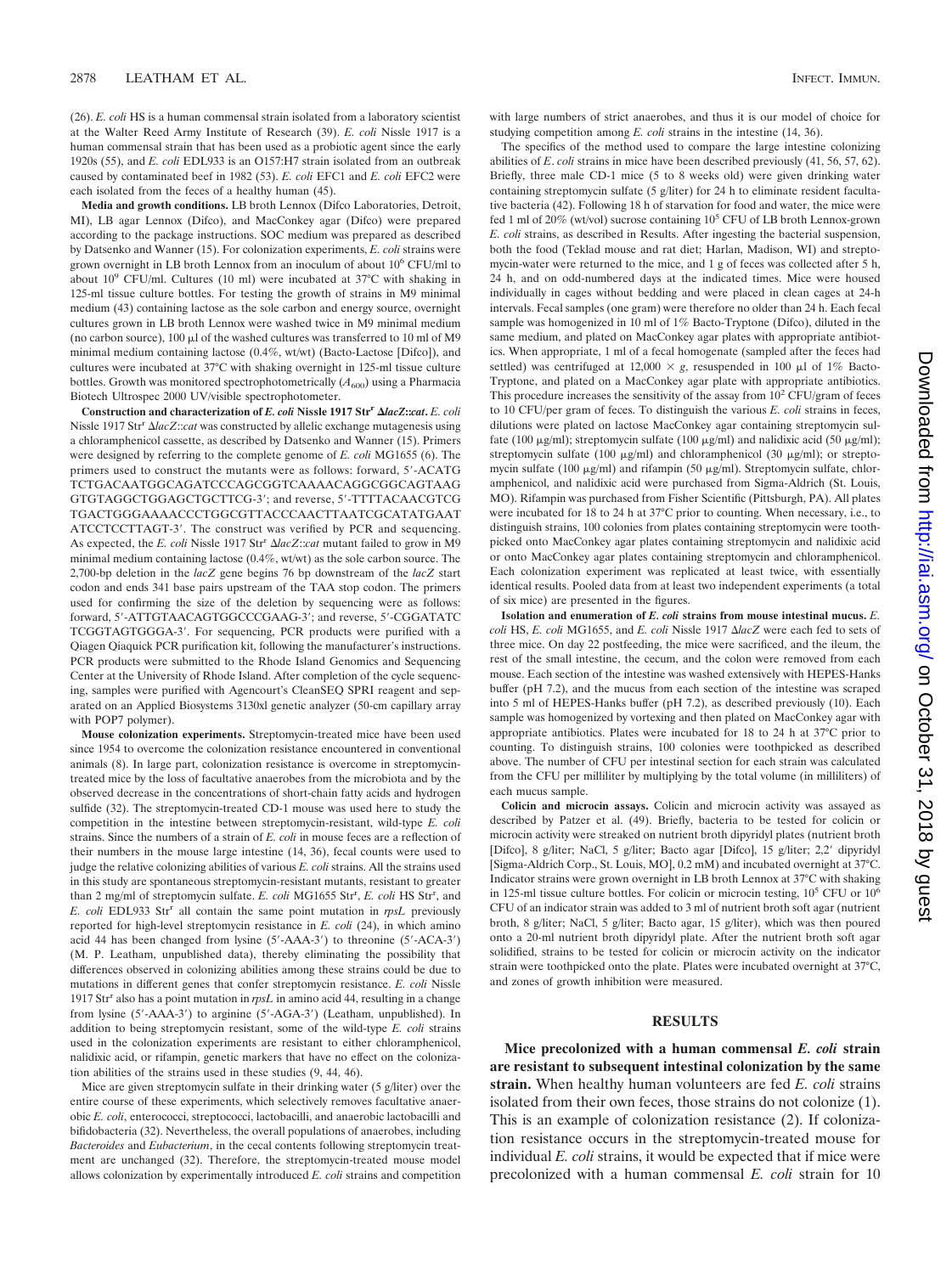days and were then fed low numbers of the same strain, the strain fed at day 10 would have a difficult time colonizing the mouse intestine. To test this hypothesis, mice were precolonized for 10 days with any of three human commensal strains: *E. coli* MG1655 Strr , *E. coli* Nissle 1917 Strr Nalr , or *E. coli* HS Str<sup>r</sup>. On day 10, the mice precolonized with *E. coli* MG1655 Str<sup>r</sup> were fed 10<sup>5</sup> CFU of *E. coli* MG1655 Str<sup>r</sup> Nal<sup>r</sup>, the mice precolonized with *E. coli* Nissle 1917 Str<sup>r</sup> Nal<sup>r</sup> were fed 10<sup>5</sup> CFU of *E. coli* Nissle 1917 Str<sup>r</sup> Rif<sup>r</sup>, and the mice precolonized with *E. coli* HS Str<sup>r</sup> were fed 10<sup>5</sup> CFU of *E. coli* HS Str<sup>r</sup> Nal<sup>r</sup>. Precolonized *E. coli* MG1655 nearly eliminated the *E. coli* MG1655 that was fed to the mice on day 10 (Fig. 1A), precolonized *E. coli* HS nearly eliminated the *E. coli* HS that was fed to the mice on day 10 (Fig. 1B), and precolonized *E. coli* Nissle 1917 nearly eliminated the *E. coli* Nissle 1917 that was fed to the mice on day 10 (Fig. 1C). Thus, the streptomycintreated mouse model of intestinal colonization also exhibits colonization resistance, as observed in humans (1). When a mouse is fed an *E. coli* strain that is already residing in its

intestine, the new strain has great difficulty in colonizing. **Mice precolonized with a human commensal** *E. coli* **strain cannot prevent subsequent intestinal colonization by a different human commensal** *E. coli* **strain.** It was not surprising that mice precolonized with a human commensal *E. coli* strain were resistant to colonization by the same strain fed to the mice 10 days later, since both the precolonized strain and the strain fed at day 10 are isogenic and presumably utilize all nutrients equally well, and the precolonized strain had the advantage of 10 days to adapt physiologically and genetically (26, 27, 37) to the intestinal environment. However, evidence is mounting that different human *E. coli* strains are different with respect to nutrient utilization in the mouse intestine (13, 17). In view of this evidence, it seemed possible that mice precolonized with one human commensal *E. coli* strain might allow subsequent intestinal colonization by a different human commensal *E. coli* strain. To this end, mice precolonized with *E. coli* MG1655 Strr were fed 10<sup>5</sup> CFU of *E. coli* HS Str<sup>r</sup> Nal<sup>r</sup>, mice precolonized with *E. coli* MG1655 Str<sup>r</sup> Nal<sup>r</sup> were fed 10<sup>5</sup> CFU of *E. coli* Nissle 1917 Str<sup>r</sup> Rif<sup>r</sup>, mice precolonized with *E. coli* HS Str<sup>r</sup> were fed 10<sup>5</sup> CFU of either *E. coli* MG1655 Str<sup>r</sup> Nal<sup>r</sup> or *E. coli* Nissle 1917 Str<sup>r</sup> Rif<sup>r</sup>, and mice precolonized with *E. coli* Nissle 1917 Strr Rifr were fed 105 CFU of either *E. coli* MG1655 Strr Nal<sup>r</sup> or *E. coli* HS Str<sup>r</sup> Nal<sup>r</sup>. Indeed, *E. coli* HS and *E. coli* Nissle 1917 were able to grow in the intestine from low numbers to about the level of precolonized *E. coli* MG1655 (Fig. 2A and B), *E. coli* MG1655 and *E. coli* Nissle 1917 were able to grow from low numbers to about the level of *E. coli* HS in the intestines of mice precolonized with *E. coli* HS (Fig. 2C and D), and *E. coli* MG1655 and *E. coli* HS were able to grow from low to relatively high numbers in the intestines of mice precolonized with *E. coli* Nissle 1917, although they did not reach the level of *E. coli* Nissle 1917 (Fig. 2E and F). Since each of the precolonized commensal *E. coli* strains nearly eliminated its isogenic strain from the mouse intestine (Fig. 1), and since different *E. coli* strains use different nutrients for growth in the mouse intestine (13, 17), these data suggest that each different commensal *E. coli* strain either uses one or more nutrients not used by the other two commensal *E. coli* strains to grow in the mouse intestine or uses one or more nutrients better than each of the other two strains.



FIG. 1. A precolonized *E. coli* strain prevents the same strain from colonizing the mouse intestine. Sets of three mice were fed  $10<sup>5</sup>$  CFU of a human commensal strain and 10 days later were fed 10<sup>5</sup> CFU of the same strain. (A) *E. coli* MG1655 Str<sup>r</sup> (a) and, 10 days later, *E. coli* MG1655 Str<sup>r</sup> Nal<sup>r</sup> ( $\blacktriangle$ ). (B) *E. coli* HS Str<sup>r</sup> ( $\blacksquare$ ) and, 10 days later, *E. coli* HS Str<sup>r</sup> Nal<sup>r</sup> ( $\blacktriangle$ ). (C) *E. coli* Nissle 1917 Str<sup>r</sup> Nal<sup>r</sup> ( $\blacksquare$ ) and, 10 days later,  $10^5$  CFU of *E. coli* Nissle 1917 Str<sup>r</sup> Rif<sup>r</sup> ( $\triangle$ ). At the indicated times, fecal samples were homogenized, diluted, and plated as described in Materials and Methods. Data from two independent experiments (six mice) are shown. Bars represent the standard errors of the  $log_{10}$  means of CFU per gram of feces for six mice.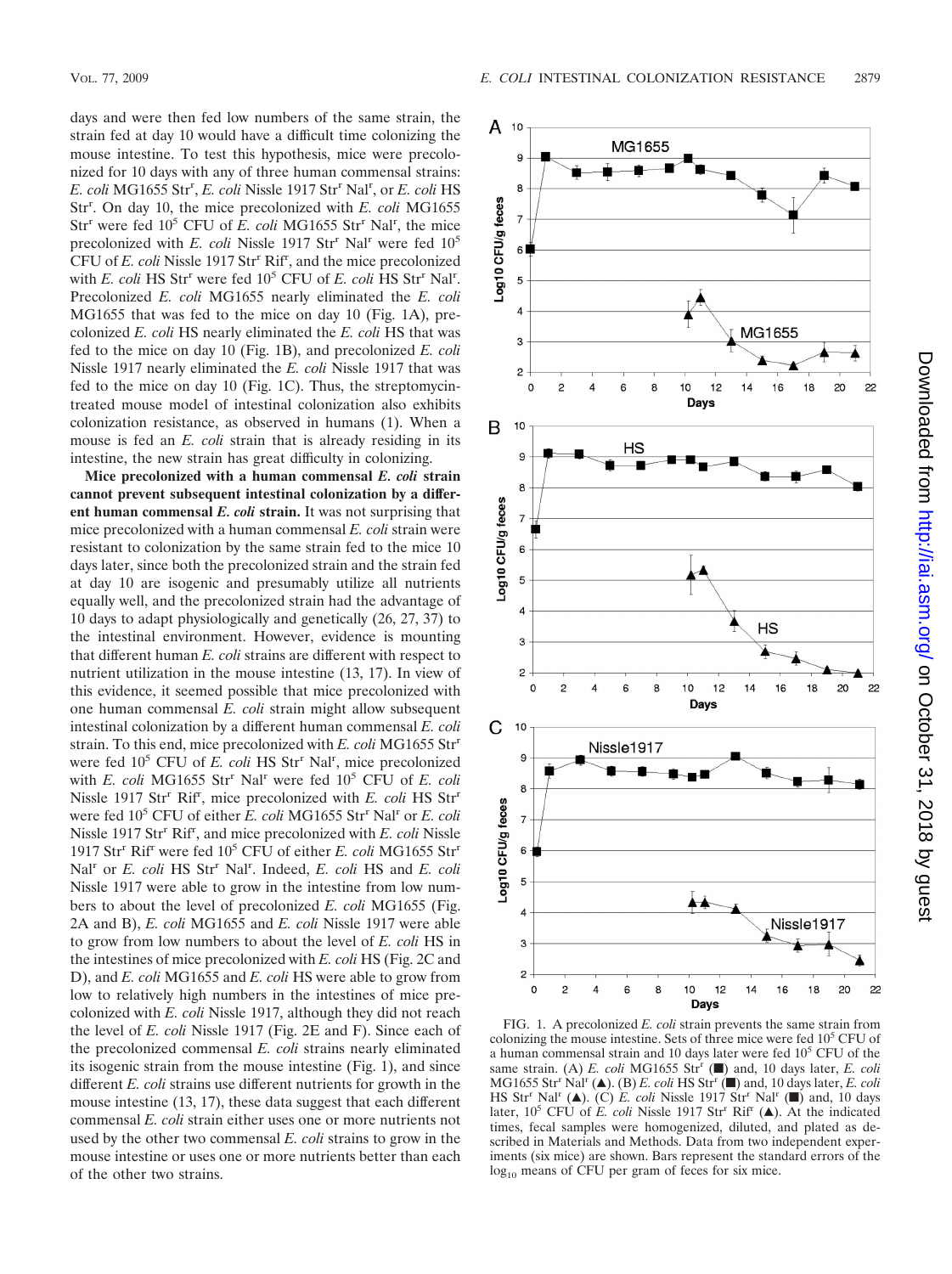

FIG. 2. *E. coli* human commensal strains can colonize the intestines of mice precolonized with different human *E. coli* commensal strains. (A) Sets of three mice were fed 10<sup>5</sup> CFU of *E. coli* MG1655 Str<sup>r</sup> ( $\blacksquare$ ) and, 10 days later, were fed 10<sup>5</sup> CFU of *E. coli* HS Str<sup>r</sup> Nal<sup>r</sup> ( $\blacktriangle$ ). (B) Sets of three mice were fed 105 CFU of *E. coli* MG1655 Strr Nalr (f) and, 10 days later, were fed 105 CFU of *E. coli* Nissle 1917 Strr Rifr (Œ). (C) Sets of three mice were fed 10<sup>5</sup> CFU of *E. coli* HS Str<sup>r</sup> (■) and, 10 days later, were fed 10<sup>5</sup> CFU of *E. coli* MG1655 Str<sup>r</sup> Nal<sup>r</sup> (▲). (D) Sets of three mice were fed 10<sup>5</sup> CFU of *E. coli* HS Str<sup>r</sup> Nal<sup>r</sup> ( $\blacksquare$ ) and, 10 days later, were fed 10<sup>5</sup> CFU of *E. coli* Nissle 1917 Str<sup>r</sup> Rif<sup>r</sup> ( $\blacktriangle$ ). (E) Sets of three mice were fed 10<sup>5</sup> CFU of *E. coli* Nissle 1917 Str<sup>r</sup> Rifr ( $\blacksquare$ ) and, 10 days later, were fed 10<sup>5</sup> CFU of *E. coli* MG1655 Str<sup>r</sup> Nal<sup>r</sup> ( $\blacktriangle$ ). (F) Sets of three mice were fed 10<sup>5</sup> CFU of *E. coli* Nissle 1917 Str<sup>r</sup> Rif<sup>r</sup> ( $\blacksquare$ ) and, 10 days later, were fed 10<sup>5</sup> CFU of *E. coli* HS Str<sup>r</sup> Nal<sup>r</sup> ( $\blacktriangle$ ). Data were collected and plotted as described in the legend to Fig. 1.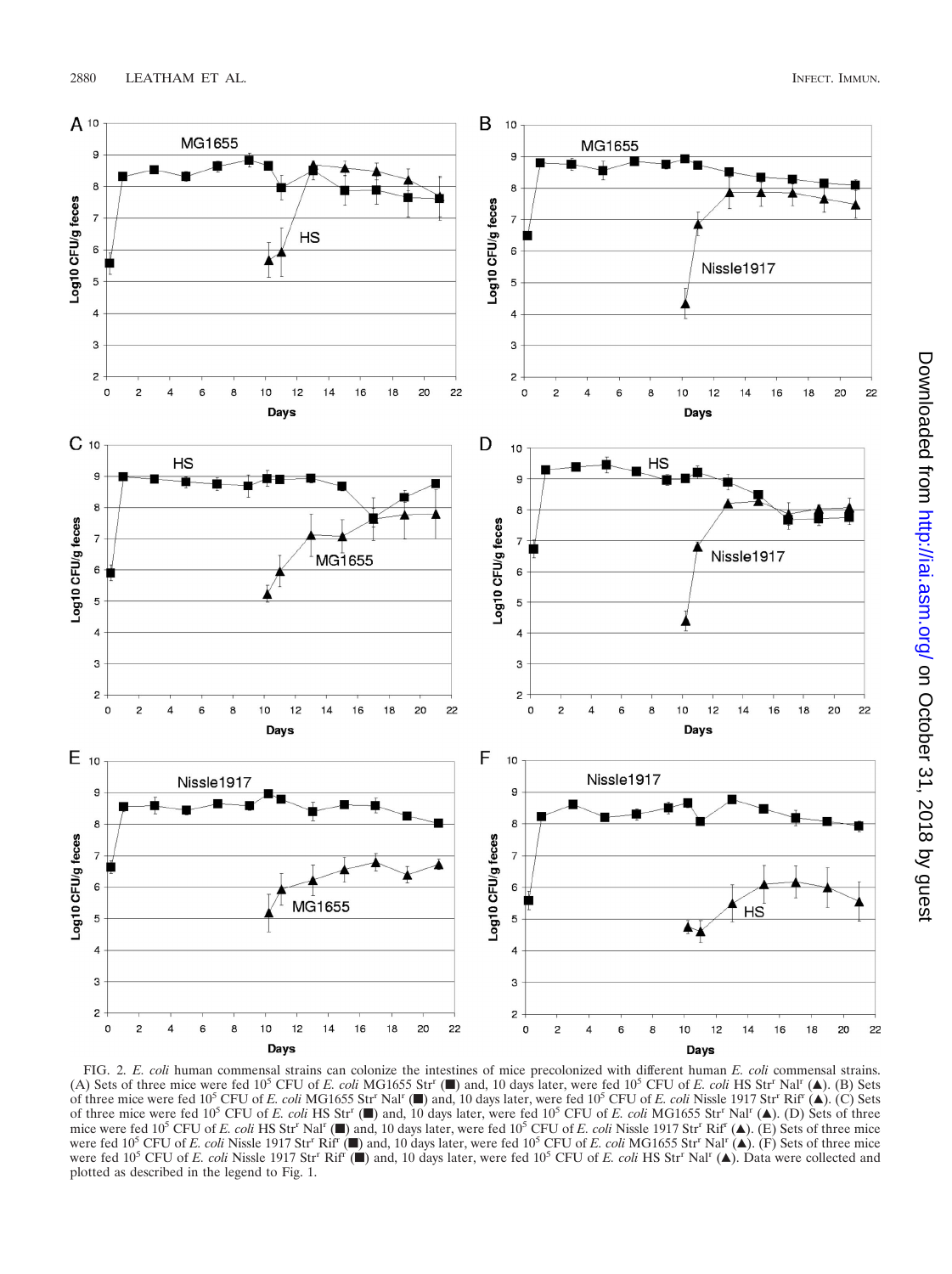**Growth of wild-type** *E. coli* **EDL933 in mice precolonized with either** *E. coli* **MG1655,** *E. coli* **HS,** *E. coli* **Nissle 1917,** *E. coli* **EFC1, or** *E. coli* **EFC2.** Since commensal *E. coli* strains are normal members of the human intestinal microbiota, and a healthy human carries an average of five different *E. coli* strains in the intestine (2), it seems reasonable to assume that any human that becomes infected with an enterohemorrhagic *E. coli* (EHEC) strain was colonized with at least one commensal *E. coli* strain prior to becoming infected. EHEC strains, such as *E. coli* EDL933, grow from very low numbers to extremely high numbers in the intestines of humans that develop disease (34). In fact, many people shed high numbers of EHEC  $(10^6$  to  $10^8$  CFU/gram of feces) for several weeks after the onset of diarrhea (35). Therefore, it appears that invading EHEC strains can grow in the presence of commensal strains that inhabit the intestine. However, many humans that eat EHEC-contaminated foods do not develop disease symptoms (47). It therefore seemed possible, in view of the fact that different *E. coli* strains use different sugars for growth in the intestine (13, 17), that some precolonized commensal *E. coli* strains do not allow EHEC strains to grow to high numbers in the intestine. To address this possibility, mice were fed any of five human commensal strains (*E. coli* MG1655 Str<sup>r</sup> Nal<sup>r</sup>, *E. coli* HS Strr Nalr , *E. coli* Nissle 1917 Strr Nalr , *E. coli* EFC1 Str<sup>r</sup>, or *E. coli* EFC2 Str<sup>r</sup>) and 10 days later were fed 10<sup>5</sup> CFU of the EHEC strain *E. coli* EDL933 Str<sup>r</sup> Rif<sup>r</sup>. Indeed, three different results were obtained. In mice precolonized with *E. coli* HS, *E. coli* EDL933 grew from 105 CFU/gram of feces to about 5  $\times$  10<sup>7</sup> CFU/gram of feces (Fig. 3A). This level of growth of an *E. coli* O157:H7 strain has been observed previously in mice precolonized with a commensal *E. coli* strain (25). In mice precolonized with either *E. coli* MG1655 or *E. coli* EFC2, *E. coli* EDL933 grew from  $10^5$  CFU/gram of feces to about  $10^6$  CFU/gram of feces (Fig. 3B and C). However, in mice precolonized with either *E. coli* EFC1 or *E. coli* Nissle 1917, *E. coli* EDL933 dropped from 105 CFU/gram of feces to between  $10^3$  and  $10^4$  CFU/gram of feces (Fig. 3D and E). Therefore, different resident commensal *E. coli* strains vary by as much as 10,000-fold with respect to the level of carriage of the *E. coli* EDL933 that they allow in the mouse intestine.

**Growth of wild-type** *E. coli* **EDL933 in mice precolonized with** *E. coli* **MG1655,** *E. coli* **HS, and** *E. coli* **Nissle 1917.** If different commensal *E. coli* strains use different nutrients for growth in the intestine, it would be expected that nutrients would be more limited for *E. coli* EDL933 growth in mice precolonized with three different commensal *E. coli* strains than in mice precolonized with only one commensal *E. coli* strain. To address this possibility, mice were precolonized with *E. coli* MG1655 Strr Nalr , *E. coli* HS Strr , and *E. coli* Nissle 1917 Strr *lacZ*::*cat*. In control experiments, *E. coli* Nissle 1917 *lacZ* had the same colonizing ability as wild-type *E. coli* Nissle 1917 (data not shown) and was used because it is chloramphenicol resistant (Table 1) and can be selected on plates containing chloramphenicol. Ten days after precolonizing with the three commensal  $E.$  *coli* strains, the mice were fed  $10<sup>5</sup>$  CFU of *E. coli* EDL933 Str<sup>r</sup> Rif<sup>r</sup> (Fig. 3F). In these experiments, the limit of detection of *E. coli* EDL933 was 10 CFU/gram of feces (see Materials and Methods). After *E. coli* EDL933 was fed to the mice, *E. coli* Nissle 1917 Δ*lac*Z colonized at a level of about 108 CFU/gram of feces, *E. coli* HS at a level of about 107

CFU/gram of feces, and *E. coli* MG1655 at a level between 105 and 106 CFU/gram of feces (Fig. 3F). In contrast, *E. coli* EDL933 dropped from about  $10^5$  CFU/gram of feces at 1 day postfeeding to  $\leq$ 10 CFU/gram of feces 10 days later, a 10,000fold decrease to an undetectable level. This difference represents a 50-fold reduction in *E. coli* EDL933 in mice precolonized with *E. coli* MG1655, *E. coli* HS, and *E. coli* Nissle 1917 compared to the level in mice precolonized with *E. coli* Nissle 1917 alone (compare Fig. 3E and F). Clearly, the three commensal strains were far more effective in protecting against *E. coli* EDL933 growth in the mouse intestine than any of the commensal strains alone.

**Colicin and microcin production.** *E. coli* Nissle 1917 is known to produce microcins M and H47 (49), and many *E. coli* strains produce colicins. Therefore, the ability of the different commensal *E. coli* strains to limit *E. coli* EDL933 colonization to various degrees could be due in part to colicin or microcin production. However, when *E. coli* Nissle 1917, *E. coli* MG1655, and *E. coli* HS were tested for the ability to inhibit *E. coli* EDL933 growth on nutrient broth dipyridyl plates (see Materials and Methods), none were able to do so. If *E. coli* Nissle 1917 microcins were active against *E. coli* EDL933, growth inhibition would have been seen, since *E. coli* Nissle 1917 inhibited the growth of *E. coli* MG1655 ( $\sim$ 1.5-mm zone of inhibition). *E. coli* Nissle 1917 did not inhibit the growth of *E. coli* HS. Furthermore, *E. coli* MG1655 did not inhibit the growth of *E. coli* HS or *E. coli* Nissle 1917, and *E. coli* HS did not inhibit the growth of *E. coli* MG1655 or *E. coli* Nissle 1917. In further support of the validity of the assay, *E. coli* F-18, which produces ColV (30), inhibited the growth of *E. coli* MG1655 ( $\sim$ 4.0-mm zone of inhibition), *E. coli* HS ( $\sim$ 9.0-mm zone of inhibition), and to a very limited extent, the growth of *E. coli* EDL933 ( $\sim$ 1.0-mm zone of inhibition). These results suggest that none of the commensal strains used in the colonization experiments produce an antimicrobial that limits the growth of *E. coli* EDL933.

**Location of** *E. coli* **HS,** *E. coli* **MG1655, and** *E. coli* **Nissle 1917** *lacZ* **along the length of the mouse gastrointestinal tract.** The ability of several *E. coli* strains, including *E. coli* EDL933, to grow in mouse intestinal mucus has been correlated with their ability to colonize the mouse large intestine, i.e., they grow rapidly in cecal mucus in vitro but far more slowly or not at all in cecal luminal contents (40, 48, 56, 57, 61). However, it was still possible that the ability of either *E. coli* HS, *E. coli* MG1655, or *E. coli* Nissle 1917 to grow from low to higher numbers in the intestines of mice precolonized with a different *E. coli* strain was due to the preference of each strain for a different location in the intestine, e.g., one strain might grow preferentially in the cecum and another in the ileum. To test this hypothesis, 22 days after feeding the mice  $10<sup>5</sup>$  CFU of *E. coli* HS, *E. coli* MG1655, and *E. coli* Nissle 1917 *lacZ*, the numbers of each strain in the ileal mucus, the mucus isolated from the rest of the small intestine, the cecal mucus, and the colonic mucus were determined. This experiment was conducted at the conclusion of the experiment shown in Fig. 3F. As shown in Table 2, although the numbers of each strain were highest in cecal and colonic mucus, there were considerable numbers of each strain in small intestine mucus and in ileal mucus. Moreover, the relative numbers of the strains in each mucus preparation reflected the relative numbers of the strains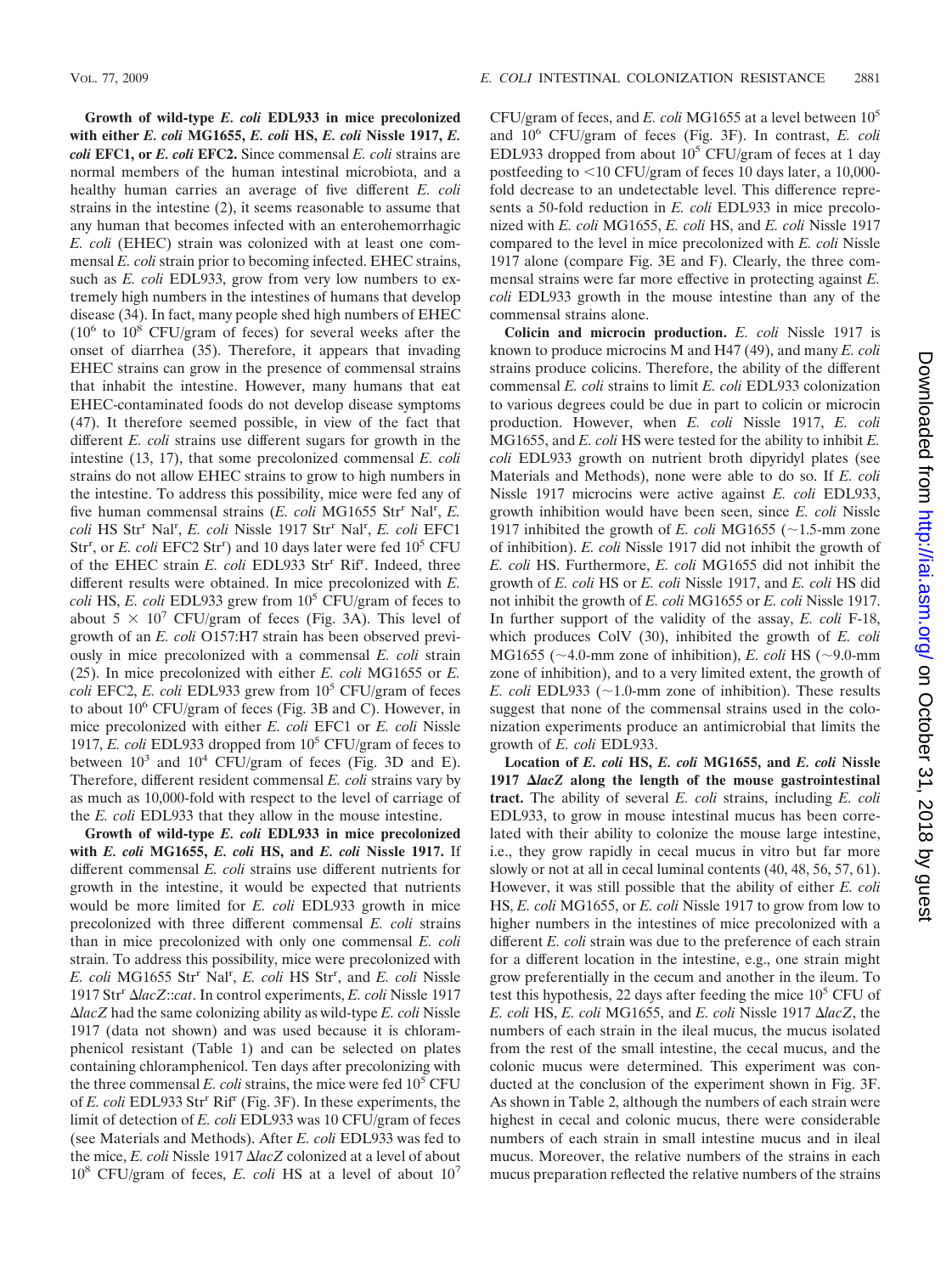

FIG. 3. *E. coli* EDL933 colonization of the mouse intestine precolonized with different commensal strains. (A) Sets of three mice were fed 10<sup>5</sup> CFU of *E. coli* HS Str<sup>r</sup> Nal<sup>r</sup> ( $\blacksquare$ ) and, 10 days later, were fed 10<sup>5</sup> CFU of *E. coli* EDL933 Str<sup>r</sup> Rif<sup>r</sup> ( $\blacktriangle$ ). (B) Sets of three mice were fed 10<sup>5</sup> CFU of *E. coli* MG1655 Strr Nalr (f) and, 10 days later, were fed 10<sup>5</sup> CFU of *E. coli* EDL933 Strr Rifr (Œ). (C) Sets of three mice were fed 10<sup>5</sup> CFU of *E. coli* EFC2 Strr (f) and, 10 days later, were fed 105 CFU of *E. coli* EDL933 Strr Rifr (Œ). (D) Sets of three mice were fed 105 CFU of *E. coli* EFC1 Str<sup>r</sup> ( $\blacksquare$ ) and, 10 days later, were fed 10<sup>5</sup> CFU of *E. coli* EDL933 Str<sup>r</sup> Rif<sup>r</sup> ( $\blacktriangle$ ). (E) Sets of three mice were fed 10<sup>5</sup> CFU of *E. coli* Nissle Str<sup>r</sup> Nal<sup>r</sup> ( $\blacksquare$ ) and, 10 days later, were fed 10<sup>5</sup> CFU of *E. coli* EDL933 Str<sup>r</sup> Rif<sup>r</sup> ( $\blacktriangle$ ). (F) Sets of three mice were fed 10<sup>5</sup> CFU of *E. coli* HS Str<sup>r</sup> ( $\blacksquare$ ), *E. coli* MG1655 Str<sup>r</sup> Nal<sup>r</sup> ( $\blacksquare$ ), and *E. coli* Nissle 1917 Str<sup>r</sup>  $\Delta lacZ::cat$  ( $\triangle$ ) and, 10 days later, were fed 10<sup>5</sup> CFU of *E. coli* EDL933 Str<sup>r</sup> Rif<sup>r</sup>  $(\triangle)$ . Data were collected and plotted as described in the legend to Fig. 1.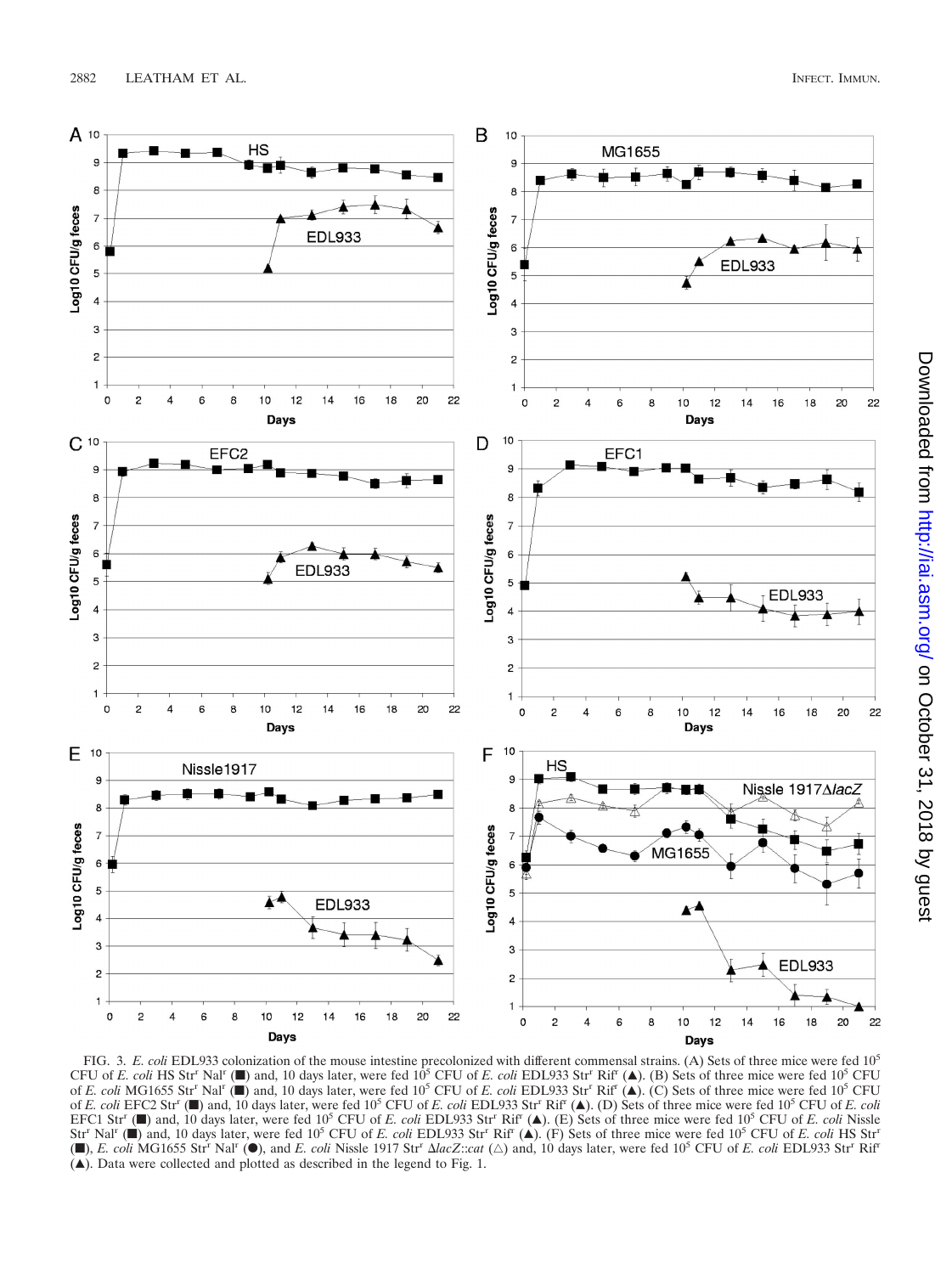TABLE 2. *E. coli* HS, *E. coli* MG1655, and *E. coli* Nissle 1917 *lacZ*::*cat* in small intestine mucus, ileal mucus, cecal mucus, colonic mucus, and feces

|                                                                                   | $Log_{10}$ CFU <sup>a</sup>                                                       |                                                                                   |
|-----------------------------------------------------------------------------------|-----------------------------------------------------------------------------------|-----------------------------------------------------------------------------------|
| E. coli HS                                                                        | E. coli<br>MG1655                                                                 | E. coli Nissle<br>1917<br>$\Delta$ lac $Z$                                        |
| $4.4 \pm 0.3$<br>$3.2 \pm 0.6$<br>$4.8 \pm 0.4$<br>$4.6 \pm 0.4$<br>$6.9 \pm 0.3$ | $2.3 \pm 0.5$<br>$1.9 \pm 0.4$<br>$3.8 \pm 0.6$<br>$3.4 \pm 0.6$<br>$5.7 \pm 0.5$ | $4.7 \pm 0.3$<br>$4.1 \pm 0.4$<br>$6.4 \pm 0.2$<br>$5.9 \pm 0.4$<br>$8.2 \pm 0.1$ |
|                                                                                   |                                                                                   |                                                                                   |

 $a$ <sup>a</sup> The values are  $log_{10}$  means  $\pm$  standard errors of the means for six mice. Mucus preparations were isolated on day 22 after feeding. The CFU value for each mucus preparation is corrected for the entire volume of the preparation.<br>The fecal values are the CFU/gram of feces at 21 days after feeding.

Mucus from immediately below the stomach to the proximal ileum.

in the other mucus preparations and in feces (Table 2). It therefore appears that neither *E. coli* HS, *E. coli* MG1655, nor *E. coli* Nissle 1917 Δ*lacZ* has a preference for a specific site when competing with the others in the mouse intestine. It should also be mentioned that although *E. coli* EDL933 was not detectable in the mucus preparations in these experiments, it is also found in the mucus in each of the intestinal sections when it is the only *E. coli* strain fed to mice (44).

#### **DISCUSSION**

In the present study, we demonstrate colonization resistance in mice precolonized with a specific human commensal *E. coli* strain and subsequently fed the same strain 10 days later, i.e., the strain fed at day 10 is nearly eliminated (Fig. 1). However, despite the fact that different human commensal strains compete with each other in all sections of the intestine (Table 2), it appears that colonization resistance is not effective when mice precolonized with one human commensal *E. coli* strain are fed 105 CFU of a different human commensal *E. coli* strain 10 days later. That is, the strain fed at day 10 grows from low to higher numbers in the mouse intestine and persists in high numbers along with the precolonized strain (Fig. 2).

When the precolonized *E. coli* strain and the strain fed at 10 days are isogenic and utilize all nutrients equally well, the precolonized strain has the advantage of having had 10 days to adapt to the intestinal environment. The mechanisms involved in adaptation that result in colonization resistance are largely unknown. Freter argued that adhesion to the intestinal epithelium would impart a major advantage to the precolonized strain, resulting in the elimination of the invading strain (19, 20, 21). However, this explanation is unlikely in the present case, since the human commensal strain *E. coli* MG1655 does not associate with the intestinal epithelium (46) but still displays colonization resistance against itself (Fig. 1A). It has been shown that precolonized commensal *E. coli* strains can adapt genetically to the mouse intestine such that they become better colonizers of the mouse intestine than their parents by using nutrients more efficiently (26, 27, 37). Whatever the mechanism of adaptation of a precolonized strain to the mouse intestine, whether it be genetic, physiological, or both, it is clear that colonization resistance is effective when mice precolonized with a commensal *E. coli* strain are fed the same *E. coli* strain (Fig. 1) but ineffective when precolonized mice are fed a different *E. coli* strain (Fig. 2). Furthermore, since it appears that different *E. coli* strains have different nutritional programs for growth in the intestine (13, 17), it seems likely that nonisogenic strains fail to display colonization resistance for nutritional reasons. That is, when the precolonized *E. coli* strain and the *E. coli* strain fed at day 10 are strains isolated from different humans, and the strain fed at day 10 grows from low to higher numbers, without eliminating the precolonized strain, we hypothesize that it does so either by using one or more nutrients not being used by the precolonized strain or by outcompeting it for one or more nutrients; however, we fully recognize that *E. coli* colonization may be impacted by several other factors, including interaction with the indigenous microbiota (21, 50), innate immunity (12), and competition for iron (59).

As stated above, the results presented here are consistent with our previous finding that different *E. coli* strains have different nutritional programs in the mouse intestine (13, 14). In this vein, it will be of great interest to determine whether a specific commensal *E. coli* strain uses the same nutrients for growth when it is the only *E. coli* strain in the mouse intestine as it does when it grows from low to high numbers in mice precolonized with a different commensal *E. coli* strain. Of equal interest will be to determine whether a specific commensal *E. coli* strain uses the same or different nutrients for growth in the intestines of mice precolonized with different commensal *E. coli* strains, e.g., does *E. coli* Nissle 1917 use the same nutrients to grow from low to high numbers in mice precolonized with *E. coli* MG1655 as it does in mice precolonized with *E. coli* HS?

Precolonized *E. coli* Nissle 1917 allowed growth of both *E. coli* MG1655 and *E. coli* HS to between  $10^6$  and  $10^7$  CFU/gram of feces (Fig. 2E and F) but limited *E. coli* EDL933 to levels between  $10^3$  and  $10^4$  CFU/gram of feces (Fig. 3E). Therefore, it appears that in the mouse intestine *E. coli* Nissle 1917 allows commensal *E. coli* strains to grow to levels up to 1,000-fold greater than the levels of EHEC strain *E. coli* EDL933 that it allows. *E. coli* Nissle 1917 is a commensal strain that has been used as a probiotic agent to treat gastrointestinal infections in humans since the early 1920s (54). Several features of *E. coli* Nissle 1917 have been proposed to be responsible for its probiotic nature, including its ability to express two microcins (35), the absence of known protein toxins, its semirough lipopolysaccharide, and hence its serum sensitivity  $(7, 30)$ , and the presence of six iron uptake systems (29). At the present time, we cannot rule out the possibility that *E. coli* Nissle 1917 inhibits the growth of *E. coli* EDL933 in the mouse intestine via a secreted inhibitory substance; however, as reported here, *E. coli* Nissle 1917 produces no inhibitory substance against *E. coli* EDL933 in microcin assays. Thus, we favor the hypothesis that the nutrients available to *E. coli* EDL933 and their concentrations in the intestine are far less in mice precolonized with *E. coli* Nissle 1917 than are available to either *E. coli* MG1655 or *E. coli* HS, e.g., for reasons presently unknown, it may be that *E. coli* Nissle 1917 is able to outcompete *E. coli* EDL933, but not *E. coli* MG1655 or *E. coli* HS, for one or more major nutrients in the intestine.

It is interesting to note that *E. coli* EDL933 was able to grow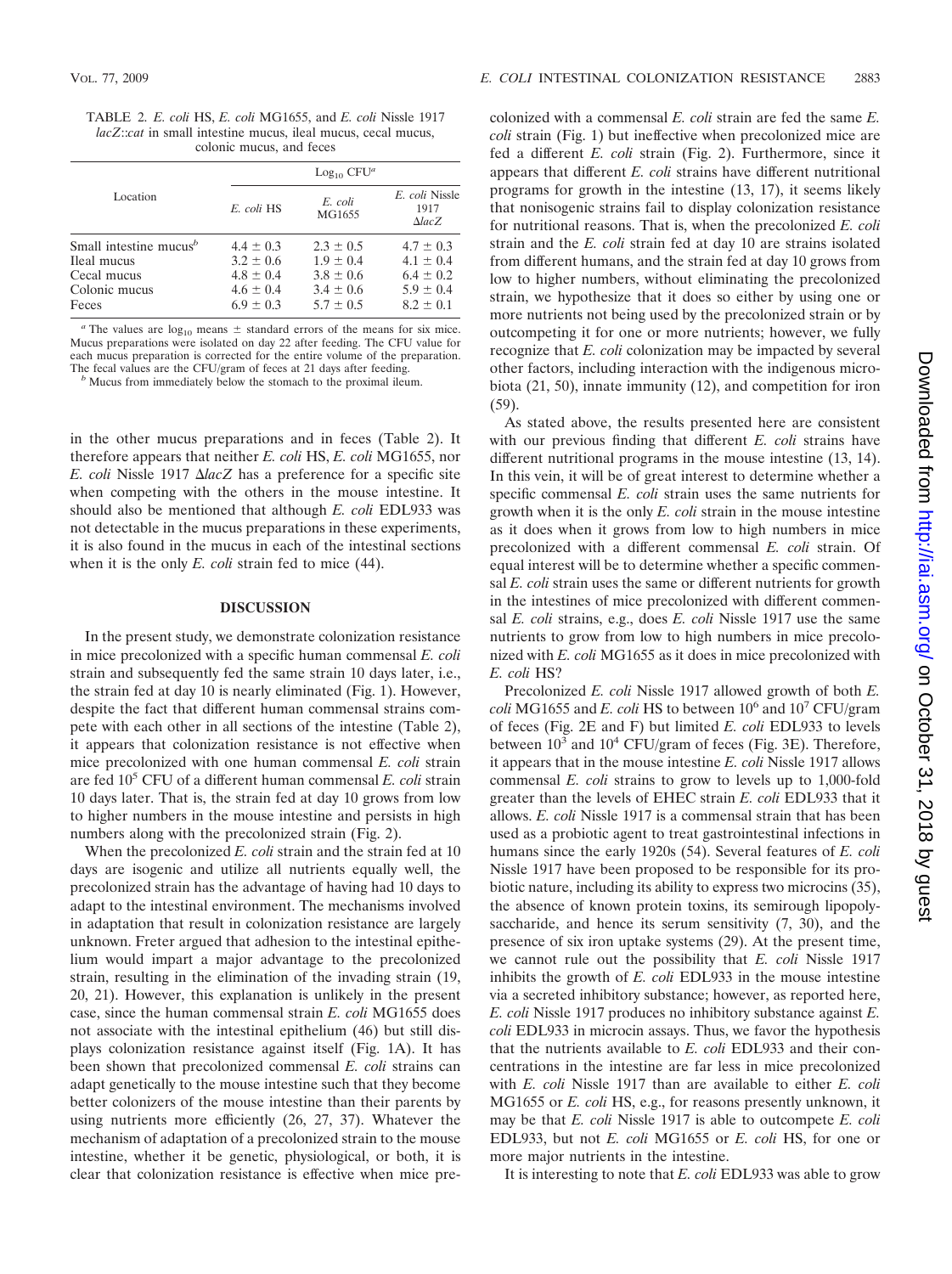from 10<sup>5</sup> CFU/gram of feces to  $5 \times 10^7$  CFU per gram of feces in mice precolonized with *E. coli* HS (Fig. 3A) but the level dropped to  $5 \times 10^3$  CFU/gram of feces in mice precolonized with *E. coli* Nissle 1917 (Fig. 3E). How can these data be explained on a nutritional basis? It should be noted that *E. coli* Nissle 1917 was able to grow to the level of *E. coli* HS in mice precolonized with *E. coli* HS (Fig. 2D); although *E. coli* HS was able to grow from  $10^5$  CFU/gram of feces to  $10^6$  CFU/gram of feces in mice precolonized with *E. coli* Nissle 1917, that level was still 100-fold lower than that of *E. coli* Nissle 1917 (Fig. 2F). Thus, it would appear that although *E. coli* HS can either use a nutrient(s) that *E. coli* Nissle 1917 does not use or uses it better, overall *E. coli* 1917 is the nutritionally superior strain in the intestine, most likely filling more nutritional niches than *E. coli* HS. If so, it is not surprising that *E. coli* EDL933 was able to grow much better in mice precolonized with *E. coli* HS than in mice precolonized with *E. coli* Nissle 1917.

The fact that *E. coli* EDL933 growth in the intestine is severely limited, such that it persists in the intestine at a level of almost 5 orders of magnitude lower than *E. coli* Nissle 1917 in mice precolonized with *E. coli* Nissle 1917, says nothing as to whether the same scenario in the human intestine would or would not lead to disease. It must be remembered that colonization is only the first step in infection and that the mouse intestine is strictly a model for *E. coli* EDL933 colonization, not pathogenesis. Hemorrhagic colitis in humans is characterized by hemorrhage and edema in the lamina propria and bloody diarrhea (28, 34). It is possible that although an EHEC strain in the human might also be initially limited to a low level of growth in the intestine due to limiting nutrient levels caused by the resident *E. coli* strain, as long as the relatively few EHEC cells are healthy and able to persist at that low level, they might be able to initiate the pathogenic process by damaging the mucosa. If so, blood would enter the intestine and expose the EHEC cells to a new rich source of nutrients, leading to increased EHEC growth and subsequent disease. If this scenario is true, one approach to preventing disease would be to precolonize humans with one or more *E. coli* strains that would not allow any growth of ingested EHEC cells, i.e., that would occupy all *E. coli* nutritional niches, thereby leading to complete EHEC elimination from the intestine prior to the onset of disease. That this approach to preventing EHEC colonization may have merit is shown by the fact that *E. coli* EDL933 fed at day 10 was eliminated  $\left($  < 10 CFU/gram of feces) from the intestines of mice precolonized with *E. coli* Nissle 1917, *E. coli* HS, and *E. coli* MG1655, rather than colonizing at a level of about  $5 \times 10^3$  CFU/gram of feces for several days as in mice precolonized with just *E. coli* Nissle 1917 (compare Fig. 3E and F).

The usual commentary in *E. coli* comparative genomics papers is that the genomic core genomes and hence the metabolomes of various *E. coli* strains are nearly identical (33, 55). If so, why is it that commensal *E. coli* strains fed to mice at day 10 can grow from low to high numbers in mice precolonized with different commensal *E. coli* strains, i.e., why do they use different nutrients? With rare exceptions, it is certainly not because those strains that do not use a particular nutrient in the intestine do not have the ability to use it, e.g., *E. coli* MG1655 uses sialic acid for growth in the intestine whereas *E. coli* EDL933 does not, but both strains can use sialic acid for

growth in vitro (17). We think it is possible that the observed colonization differences in competition between different *E. coli* commensals, as well as between commensal *E. coli* strains and *E. coli* EDL933, may be manifestations of the differing efficiencies with which each strain can occupy specific nutritional niches. That is, both strains might compete for a specific nutrient, but not equally well, e.g., one strain might have more kinetically efficient pathways for uptake and catabolism of that nutrient or each strain might have the same pathways for uptake and catabolism of the nutrient, but those pathways might be more highly induced in one strain than in the other. Alternatively, it may be that non-core genes (5, 16) play a major role in choosing the nutrients that are used by different *E. coli* strains in the intestine. Further research designed to understand the mechanisms by which different *E. coli* strains choose specific nutrients for growth in the intestine should provide a nutritional framework for the rational design of *E. coli* commensal strains (i.e., probiotics) that can serve as the first line of defense in protecting humans against colonization by *E. coli* intestinal pathogens.

#### **ACKNOWLEDGMENTS**

This research was supported by Public Health Service grant AI48945 to T.C. and P.S.C.; R.M.-L. was supported by a USDA Strengthening Research Grant, entitled "Environmental Biotechnology at URI," to P.S.C.

We thank James P. Nataro, University of Maryland School of Medicine, for kindly providing *E. coli* HS and Michael S. Donnenberg, University of Maryland Medical Center, for kindly providing *E. coli* EFC1 and *E. coli* EFC2.

#### **REFERENCES**

- 1. **Anderson, J. D., W. A. Gillespie, and M. H. Richmond.** 1973. Chemotherapy and antibiotic-resistance transfer between Enterobacteria in the human gastro-intestinal tract. J. Med. Microbiol. **6:**461–473.
- 2. **Apperloo-Renkema, H. Z., B. D. van der Waaij, and D. van der Waaij.** 1990. Determination of colonization resistance of the digestive tract by biotyping of Enterobacteriaceae. Epidemiol. Infect. **105:**355–361.
- 3. **Autieri, S. M., J. J. Lins, M. P. Leatham, D. C. Laux, T. Conway, and P. S. Cohen.** 2007. L-Fucose stimulates utilization of D-ribose by *Escherichia coli* MG1655 *fucAO* and *E. coli* Nissle 1917 *fucAO* mutants in the mouse intestine and in M9 minimal medium. Infect. Immun. **75:**5465–5475.
- 4. **Bachmann, B. J.** 1996. Derivations and genotypes of some mutant derivatives of *Escherichia coli* K-12, p. 2460–2488. *In* F. C. Neidhardt, J. I. Ingraham, E. C. C. Lin, K. B. Low, B. Magasanik, W. S. Reznikoff, M. Riley, M. Schaechter, and H. E. Umbarger (ed.), *Escherichia coli* and *Salmonella typhimurium*: cellular and molecular biology, 2nd ed., vol. 2. American Society for Microbiology, Washington, DC.
- 5. **Bergthorsson, U., and H. Ochman.** 1998. Distribution of chromosome length variation in natural isolates of *Escherichia coli*. Mol. Biol. Evol. **15:**6–16.
- 6. **Blattner, F. R., G. Plunkett III, C. A. Bloch, N. T. Perna, V. Burland, M. Riley, J. Collado-Vides, J. D. Glasner, C. K. Rode, G. F. Mayhew, J. Gregor, N. W. Davis, H. A. Kirkpatrick, M. A. Goeden, D. J. Rose, B. Mau, and Y. Shao.** 1997. The complete genome sequence of *Escherichia coli* K-12. Science **277:**1453–1474.
- 7. **Blum, G., R. Marre, and J. Hacker.** 1995. Properties of *Escherichia coli* strains of serotype O6. Infection **23:**234–236.
- 8. **Bohnhoff, M., B. L. Drake, and C. P. Miller.** 1954. Effect of streptomycin on susceptibility of intestinal tract to experimental *Salmonella* infection. Proc. Soc. Exp. Biol. Med. **86:**132–137.
- 9. **Chang, D. E., D. J. Smalley, D. L. Tucker, M. P. Leatham, W. E. Norris, S. J. Stevenson, A. B. Anderson, J. E. Grissom, D. C. Laux, P. S. Cohen, and T. Conway.** 2004. Carbon nutrition of *Escherichia coli* in the mouse intestine. Proc. Natl. Acad. Sci. USA **101:**7427–7432.
- 10. **Cohen, P. S., and D. C. Laux.** 1995. Bacterial adhesion to and penetration of intestinal mucus in vitro. Methods Enzymol. **253:**309–314.
- 11. **Cohen, P. S., R. Rossoll, V. J. Cabelli, S. L. Yang, and D. C. Laux.** 1983. Relationship between the mouse colonizing ability of a human fecal *Escherichia coli* strain and its ability to bind a specific mouse colonic mucous gel protein. Infect. Immun. **40:**62–69.
- 12. **Cole, A. M., and T. Ganz.** 2005. Defensins and other antimicrobial peptides: innate defense of mucosal surfaces, p. 17–34. *In* J. P. Nataro, P. S. Cohen,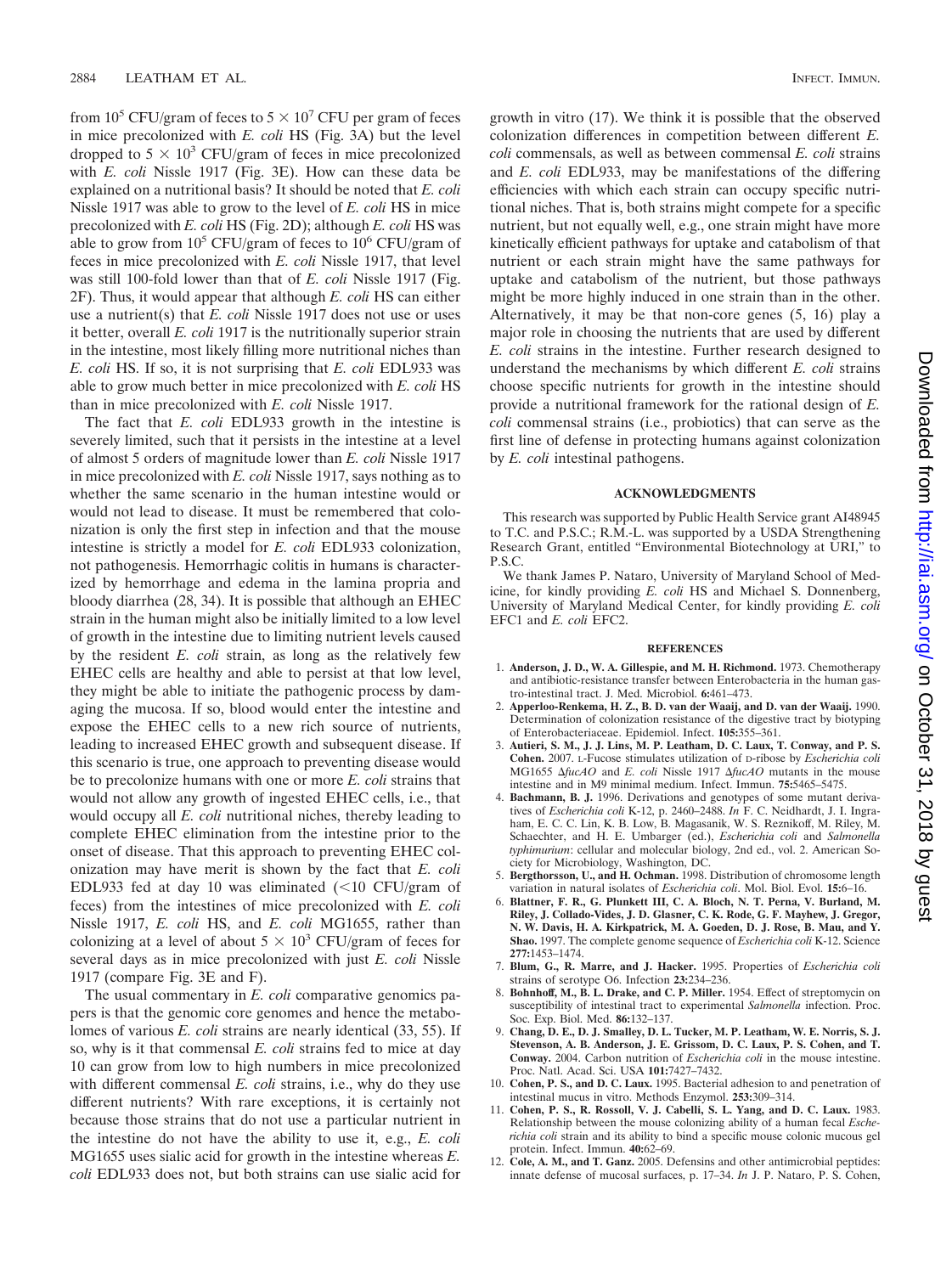H. L. T. Mobley, and J. N. Weiser (ed.), Colonization of mucosal surfaces. ASM Press, Washington, DC.

- 13. **Conway, T., and P. S. Cohen.** 2007. *Escherichia coli* at the intestinal mucosal surface, p. 175–196. *In* K. A. Brogden, F. C. Minion, N. Cornick, T. B. Stanton, Q. Zhang, L. K. Nolan, and M. J. Wannemuehler (ed.), Virulence mechanisms of bacterial pathogens, 4th ed. ASM Press, Washington, DC.
- 14. **Conway, T., K. A. Krogfelt, and P. S. Cohen.** 29 December 2004. The life of commensal *Escherichia coli* in the mammalian intestine. *In* R. Curtiss III et al. (ed.), EcoSal—*Escherichia coli* and *Salmonella*: cellular and molecular biology. ASM Press, Washington, DC. http://www.ecosal.org.
- 15. **Datsenko, K. A., and B. L. Wanner.** 2000. One-step inactivation of chromosomal genes in *Escherichia coli* K-12 using PCR products. Proc. Natl. Acad. Sci. USA **97:**6640–6645.
- 16. **Dobrindt, U., F. Agerer, K. Michaelis, A. Janka, C. Buchrieser, M. Samuelson, C. Svanborg, G. Gottschalk, H. Karch, and J. Hacker.** 2003. Analysis of genome plasticity in pathogenic and commensal *Escherichia coli* isolates by use of DNA arrays. J. Bacteriol. **185:**1831–1840.
- 17. **Fabich, A. J., S. A. Jones, F. Z. Chowdhury, A. Cernosek, A. Anderson, D. Smalley, J. W. McHargue, G. A. Hightower, J. T. Smith, S. M. Autieri, M. P. Leatham, J. J. Lins, R. L. Allen, D. C. Laux, P. S. Cohen, and T. Conway.** 2008. Comparative carbon nutrition of pathogenic and commensal *Escherichia coli* in the mouse intestine. Infect. Immun. **76:**1143–1152.
- 18. **Fredrickson, A. G.** 1977. Behavior of mixed cultures of microorganisms. Annu. Rev. Microbiol. **31:**63–87.
- 19. **Freter, R.** 1983. Mechanisms that control the microflora in the large intestine, p. 33–54. *In* D. J. Hentges (ed.), Human intestinal microflora in health and disease. Academic Press, Inc., New York, NY.
- 20. **Freter, R.** 1988. Mechanisms of bacterial colonization of the mucosal surfaces of the gut, p. 45–60. *In* Virulence mechanisms of bacterial pathogens. American Society for Microbiology, Washington, DC.
- 21. **Freter, R.** 1992. Factors affecting the microecology of the gut, p. 111–144. *In* R. Fuller (ed.), Probiotics: the scientific basis. Chapman & Hall, London, United Kingdom.
- 22. **Freter, R., H. Brickner, M. Botney, D. Cleven, and A. Aranki.** 1983. Mechanisms that control bacterial populations in continuous-flow culture models or mouse large intestinal flora. Infect. Immun. **39:**676–685.
- 23. **Freter, R., H. Brickner, J. Fekete, M. M. Vickerman, and K. E. Carey.** 1983. Survival and implantation of *Escherichia coli* in the intestinal tract. Infect. Immun. **39:**686–703.
- 24. **Funatsu, G., and H. G. Wittmann.** 1972. Ribosomal proteins. 33. Location of amino-acid replacements in protein S12 isolated from Escherichia coli mutants resistant to streptomycin. J. Mol. Biol. **68:**547–550.
- 25. **Gamage, S. D., A. K. Patton, J. E. Strasser, C. L. Chalk, and A. A. Weiss.** 2006. Commensal bacteria influence *Escherichia coli* O157:H7 persistence and Shiga toxin production in the mouse intestine. Infect. Immun. **74:**1977– 1983.
- 26. **Gauger, E. J., M. P. Leatham, R. Mercado-Lubo, D. C. Laux, T. Conway, and P. S. Cohen.** 2007. Role of motility and the *flhDC* operon in *Escherichia coli* MG1655 colonization of the mouse intestine. Infect. Immun. **75:**3315–3324.
- 27. **Giraud, A., S. Arous, M. D. Paepe, V. Gaboriau-Routhiau, J.-C. Bambou, S. Rakotobe, A. B. Lindner, F. Taddei, and N. Cerf-Bensussanet.** 2008. Dissecting the genetic components of adaptation of Escherichia coli to the mouse gut. PLoS Genet. **4:**e2. doi:10.1371/journal.pgen.0040002.
- 28. **Griffin, P. M., L. C. Olmstead, and R. E. Petras.** 1990. *Escherichia coli* O157:H7-associated colitis. A clinical and histological study of 11 cases. Gastroenterology **99:**142–149.
- 29. **Grozdanov, L., C. Raasch, J. Schulze, U. Sonnenborn, G. Gottschalk, J. Hacker, and U. Dobrindt.** 2004. Analysis of the genome structure of the nonpathogenic probiotic *Escherichia coli* strain Nissle 1917. J. Bacteriol. **186:**5432–5441.
- 30. **Grozdanov, L., U. Zähringer, G. Blum-Oehler, L. Brade, A. Henne, Y. A. Knirel, U. Schombel, J. Schulze, U. Sonnenborn, G. Gottschalk, J. Hacker, E. T. Rietschel, and U. Dobrindt.** 2002. A single nucleotide exchange in the *wzy* gene is responsible for the semirough O6 lipopolysaccharide phenotype and serum sensitivity of *Escherichia coli* strain Nissle 1917. J. Bacteriol. **184:**5912–5925.
- 31. **Hentges, D. J.** 1983. Role of the intestinal microflora in host defense against infection, p. 311–331. *In* D. J. Hentges (ed.), Human intestinal microflora in health and disease. Academic Press, Inc., New York, NY.
- 32. **Hentges, D. J., J. U. Que, S. W. Casey, and A. J. Stein.** 1984. The influence of streptomycin on colonization in mice. Microecol. Theor. **14:**53–62.
- 33. **Ihssen, J., E. Grasselli, C. Bassin, P. Francois, J. C. Piffaretti, W. Koster, J. Schrenzel, and T. Egli.** 2007. Comparative genomic hybridization and physiological characterization of environmental isolates indicate that significant (eco-)physiological properties are highly conserved in the species *Escherichia coli*. Microbiology **153:**2052–2066.
- 34. **Kaper, J. B., J. P. Nataro, and H. L. Mobley.** 2004. Pathogenic *Escherichia coli*. Nat. Rev. Microbiol. **2:**123–140.
- 35. **Karch, H., H. Russmann, H. Schmidt, A. Schwarzkopf, and J. Heesemann.** 1995. Long-term shedding and clonal turnover of enterohemorrhagic *Escherichia coli* O157 in diarrheal diseases. J. Clin. Microbiol. **33:**1602–1605.
- 36. **Laux, D. C., P. S. Cohen, and T. Conway.** 2005. Role of the mucus layer in

bacterial colonization of the intestine, p. 199–212. *In* J. P. Nataro, P. S. Cohen, H. L. T. Mobley, and J. N. Weiser (ed.), Colonization of mucosal surfaces. ASM Press, Washington, DC.

- 37. **Leatham, M. P., S. J. Stevenson, E. J. Gauger, K. A. Krogfelt, J. J. Lins, T. L. Haddock, S. M. Autieri, T. Conway, and P. S. Cohen.** 2005. Mouse intestine selects nonmotile *flhDC* mutants of *Escherichia coli* MG1655 with increased colonizing ability and better utilization of carbon sources. Infect. Immun. **73:**8039–8049.
- 38. **Lee, A.** 1985. Neglected niches, the microbial ecology of the gastrointestinal tract. Adv. Microb. Ecol. **8:**115–162.
- 39. **Levine, M. M., E. J. Bergquist, D. R. Nalin, D. H. Waterman, R. B. Hornick, C. R. Young, and S. Sotman.** 1978. *Escherichia coli* strains that cause diarrhoea but do not produce heat-labile or heat-stable enterotoxins and are non-invasive. Lancet **1:**1119–1122.
- 40. **Licht, T. R., T. Tolker-Nielsen, K. Holmstrøm, K. A. Krogfelt, and S. Molin.** 1999. Inhibition of *Escherichia coli* precursor 16S rRNA processing by mouse intestinal contents. Environ. Microbiol. **1:**23–32.
- 41. **McCormick, B. A., D. P. Franklin, D. C. Laux, and P. S. Cohen.** 1989. Type 1 pili are not necessary for colonization of the streptomycin-treated mouse large intestine by type 1-piliated *Escherichia coli* F-18 and *E. coli* K-12. Infect. Immun. **57:**3022–3029.
- 42. **Miller, C. P., and M. Bohnhoff.** 1963. Changes in the mouse's enteric microbiota associated with enhanced susceptibility to *Salmonella* infection following streptomycin-treatment. J. Infect. Dis. **113:**59–66.
- 43. **Miller, J. H.** 1972. Experiments in molecular genetics. Cold Spring Harbor Laboratory, Cold Spring Harbor, NY.
- 44. **Miranda, R. L., T. Conway, M. P. Leatham, D. E. Chang, W. E. Norris, J. H. Allen, S. J. Stevenson, D. C. Laux, and P. S. Cohen.** 2004. Glycolytic and gluconeogenic growth of *Escherichia coli* O157:H7 (EDL933) and *E*. *coli* K-12 (MG1655) in the mouse intestine. Infect. Immun. **72:**1666–1676.
- 45. **Mobley, H. L. T., D. M. Green, A. L. Trifillis, D. E. Johnson, G. R. Chippendale, C. V. Lockatell, B. D. Jones, and J. W. Warren.** 1990. Pyelonephritogenic *Escherichia coli* and killing of cultured human renal proximal tubular epithelial cells: role of hemolysin in some strains. Infect. Immun. **58:**1281– 1289.
- 46. **Møller, A. K., M. P. Leatham, T. Conway, P. J. M. Nuijten, L. A. M. de Haan, K. A. Krogfelt, and P. S. Cohen.** 2003. An *Escherichia coli* MG1655 lipopolysaccharide deep-rough core mutant grows and survives in mouse cecal mucus but fails to colonize the mouse large intestine. Infect. Immun. **71:** 2142–2152.
- 47. **Neill, M. A.** 1998. Treatment of disease due to Shiga toxin-producing *Escherichia coli*: infectious disease management, p. 357–363. *In* J. B. Kaper and A. D. O'Brien (ed.), *Escherichia coli* O157:H7 and other Shiga toxin-producing *E. coli* strains. ASM Press, Washington, DC.
- 48. **Newman, J. V., R. Kolter, D. C. Laux, and P. S. Cohen.** 1994. The role of *leuX* in *Escherichia coli* colonization of the streptomycin-treated mouse large intestine. Microb. Pathog. **17:**301–311.
- 49. **Patzer, S. I., M. R. Baquero, D. Bravo, F. Moreno, and K. Hantke.** 2003. The colicin G, H and X determinants encode microcins M and H47, which might utilize the catecholate siderophore receptors FepA, Cir, Fiu and IroN. Microbiology **149:**2557–2570.
- 50. **Peterson, D. A., D. N. Frank, N. R. Pace, and J. I. Gordon.** 2008. Metagenomic approaches for defining the pathogenesis of inflammatory bowel diseases. Cell Host Microbe **6:**417–427.
- 51. **Poulsen, L. K., F. Lan, C. S. Kristensen, P. Hobolth, S. Molin, and K. A. Krogfelt.** 1994. Spatial distribution of *Escherichia coli* in the mouse large intestine inferred from rRNA in situ hybridization. Infect. Immun. **62:**5191– 5194.
- 52. **Rang, C. U., T. R. Licht, T. Midtvedt, P. L. Conway, L. Chao, K. A. Krogfelt, P. S. Cohen, and S. Molin.** 1999. Estimation of growth rates of *Escherichia coli* BJ4 in streptomycin-treated and previously germfree mice by in situ rRNA hybridization. Clin. Diagn. Lab. Immunol. **6:**434–436.
- 53. **Riley, L. W., R. S. Remis, S. D. Helgerson, H. B. McGee, J. G. Wells, B. R. Davis, R. J. Hebert, E. S. Olcott, L. M. Johnson, N. T. Hargrett, P. A. Blake, and M. L. Cohen.** 1983. Hemorrhagic colitis associated with a rare *Escherichia coli* serotype. N. Engl. J. Med. **308:**681–685.
- 54. **Sartor, R. B.** 2005. Probiotic therapy of intestinal inflammation and infections. Curr. Opin. Gastroenterol. **21:**44–50.
- 55. **Sun, J., F. Gunzer, A. M. Westendorf, J. Buer, M. Scharfe, M. Jarek, F. Gossling, H. Blocker, and A. P. Zeng.** 2005. Genomic peculiarity of coding sequences and metabolic potential of probiotic *Escherichia coli* strain Nissle 1917 inferred from raw genome data. J. Biotechnol. **117:**147–161.
- 56. **Sweeney, N. J., P. Klemm, B. A. McCormick, E. Moller-Nielsen, M. Utley, M. A. Schembri, D. C. Laux, and P. S. Cohen.** 1996. The *Escherichia coli* K-12 *gntP* gene allows *E. coli* F-18 to occupy a distinct nutritional niche in the streptomycin-treated mouse large intestine. Infect. Immun. **64:**3497–3503.
- 57. **Sweeney, N. J., D. C. Laux, and P. S. Cohen.** 1996. *Escherichia coli* F-18 and K-12 *eda* mutants do not colonize the streptomycin-treated mouse large intestine. Infect. Immun. **64:**3504–3511.
- 58. **Taylor, P. A., and P. J. Williams.** 1975. Theoretical studies on the coexistence of competing species under continuous-flow conditions. Can. J. Microbiol. **21:**90–98.
- 59. **Tompkins, G. R., N. L. O'Dell, I. T. Bryson, and C. B. Pennington.** 2001. The